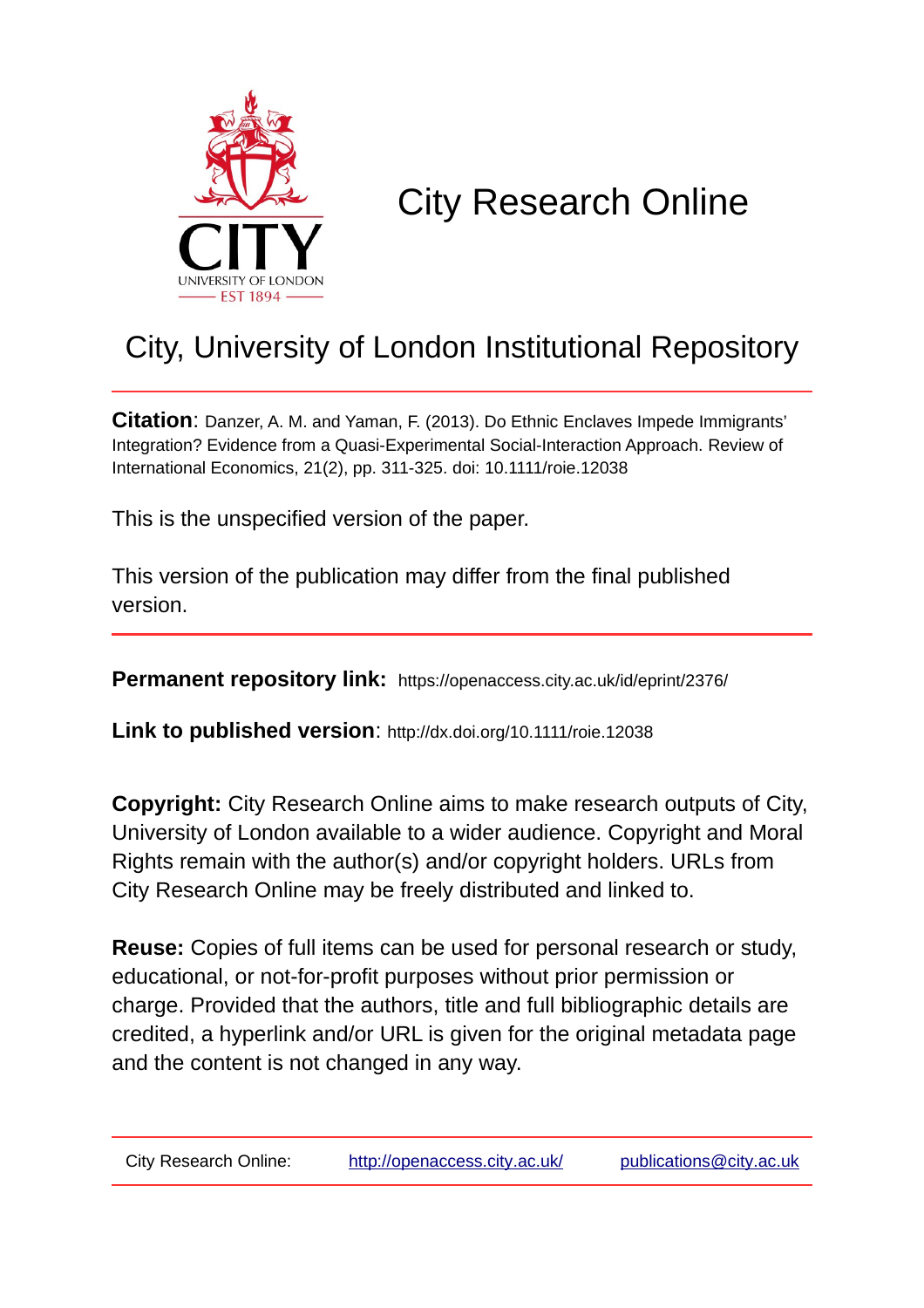### **Do Ethnic Enclaves Impede Immigrants' Integration? Evidence from a Quasi-Experimental Social-Interaction Approach**

Alexander M. Danzer<sup>a</sup> and Firat Yaman<sup>b</sup>

<sup>a</sup> Ludwig-Maximilians-University of Munich, CESifo Munich, IZA Bonn, Germany

<sup>b</sup> City University London, UK

Contact address:

Alexander M. Danzer, University of Munich, Department of Economics, Geschwister-Scholl-Platz 1, 80539 München, Germany, Phone number: +49 89 2180 2224, Fax number: +49 89 2180 3900, e-mail: a.danzer@lmu.de

Firat Yaman, City University London, Department of Economics, Whiskin Street, London, EC1R 0JD, United Kingdom, Phone number: +44 20 7040 8539, e-mail: Firat.Yaman.1@city.ac.uk

## *JEL codes: J15, R23, J61*

*Keywords: Immigrants, integration, enclaves, political participation, culture, social interaction, guest workers* 

#### *Abstract*

It is widely debated whether immigrants who live among co-ethnics are less willing to integrate into the host society. Exploiting the quasi-experimental guest worker placement across German regions during the 1960/70s as well as information on immigrants' inter-ethnic contact networks and social activities, we are able to identify the causal effect of ethnic concentration on social integration. The exogenous placement of immigrants "switches off" observable and unobservable differences in the willingness or ability to integrate which have confounded previous studies*.* Evidence suggests that the presence of co-ethnics increases migrants' interaction cost with natives and thus reduces the likelihood of integration.

#### *Acknowledgement*

We thank two anonymous referees and the editors Gil Epstein and Ira Gang for helpful suggestions.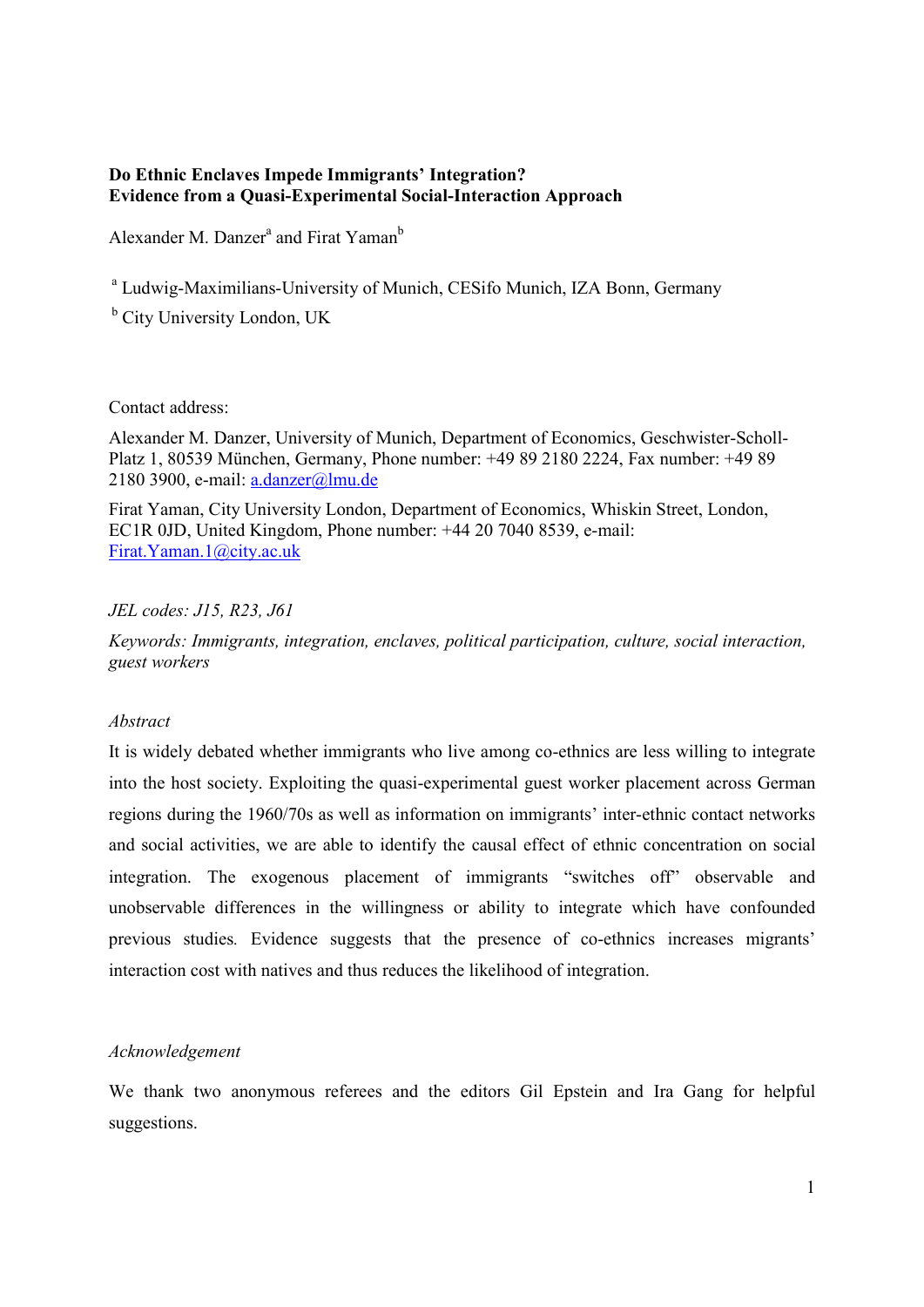#### **1. Introduction**

In a globalized world, people are on the move and carry their specific set of beliefs and identities with them. While migration plays a pivotal role in the global factor mobility, it not only contributes to a more efficient use of human labor: Migrants not only provide human capital, but often also identify with other places and ethnicities, so that cultural encounters may potentially create conflicts. Consequently, it is little surprising that the integration of immigrants is a politically hot topic in many countries. Failed integration bears substantial costs as evidenced in the riots in the suburbs of Paris in 2005 and the riots in certain Muslim communities after the publication of caricatures depicting the prophet Mohammed in a Danish newspaper  $(2006)^1$ . Larger cultural distance may well lead to weaker integration outcomes and this has been especially exemplified with the Muslim immigrant populations in Europe (Bisin, Patacchini, Verdier and Zenou, 2008).

As non-integration is costly, this may provide a rationale for immigration controls (Giordani and Ruta, 2011) and some countries try to pre-select migrants with favorable characteristics. However, some European governments have taken drastic measures with respect to immigrants and minorities which were often meant to satisfy the public's sentiments in response to these tensions. For instance, the constitution of Switzerland now bans the construction of minarets, Denmark re-introduced temporary border controls against illegal immigrants, and France and Italy have enacted expulsions of Roma populations to Romania.

Opposed to economists' long-standing interest in the economic success of immigrants (for an early account see Chiswick, 1978), they have only recently begun to investigate the cultural dimension of integration despite its economic implications (for a review see Epstein and Gang, 2010). Recent papers have described whether and how strongly immigrants identify with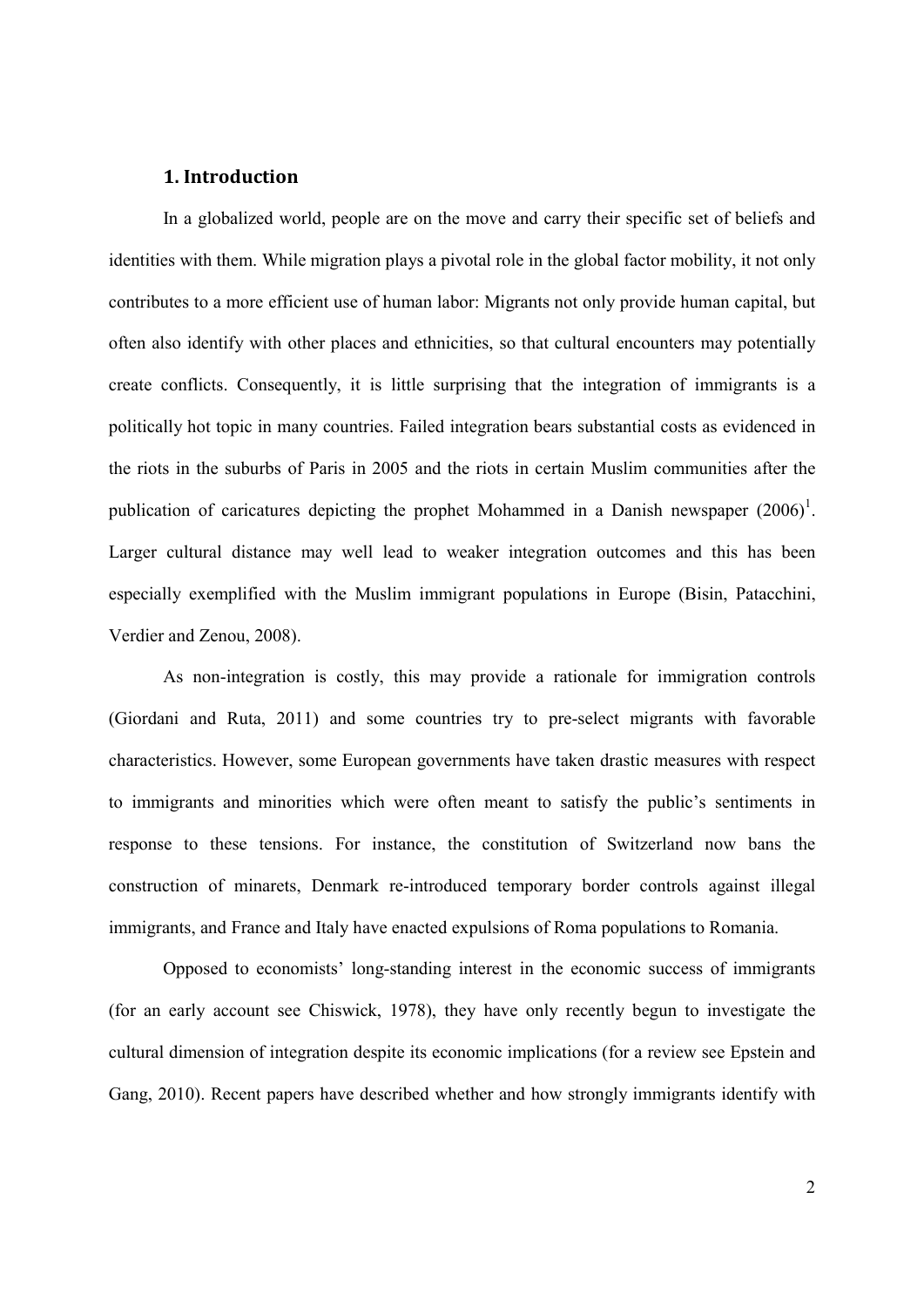the culture of the host country (Dustmann, 1996, and Drever, 2004 for Germany; Manning and Roy, 2010, and Bisin et al., 2008, for the UK). Beside subjective self-identification, some other measures of integration in the literature constitute language (Lazear, 1999; Dustmann, 1994; and Bauer, Epstein and Gang, 2005 to name only a few), citizenship (Danzer and Ulku, 2011), or composite metrics (Constant and Zimmermann, 2008).

However, much less public and academic attention has been directed to the reasons for integration failures: Why are some immigrants not integrated? Public debates often remain onedimensional arguing predominantly that immigrants are unwilling to familiarize with the host country and culture. While researchers are well aware that both immigrants and natives can foster or hinder cultural and social interaction (Epstein and Gang, 2010), it has proven difficult to empirically assess whether immigrants are limited in their integration prospects or whether they limit themselves. Using a social interaction approach and a unique quasi experiment from Germany we are able to identify some important sources of integration failures that have nothing to do with migrants' willingness to integrate. We therefore focus on the exogenous placement of guest workers from five ethnicities across German regions in the 1950s to early 1970s and ask whether the fraction of co-ethnics in the migrant's vicinity inhibit social interaction with natives. Germany is an interesting laboratory for this question as it holds one of the largest immigrant populations in the world and the group of guest workers and their descendents alone account for more than 5 million citizens or over six percent of the country's overall current population (Statistisches Bundesamt, 2011).

We contribute to the literature in three ways: First, we provide a social interaction explanation for integration and argue that migrants have to bear "interaction costs" in order to communicate with natives. Failure to accommodate with the host country culture can result from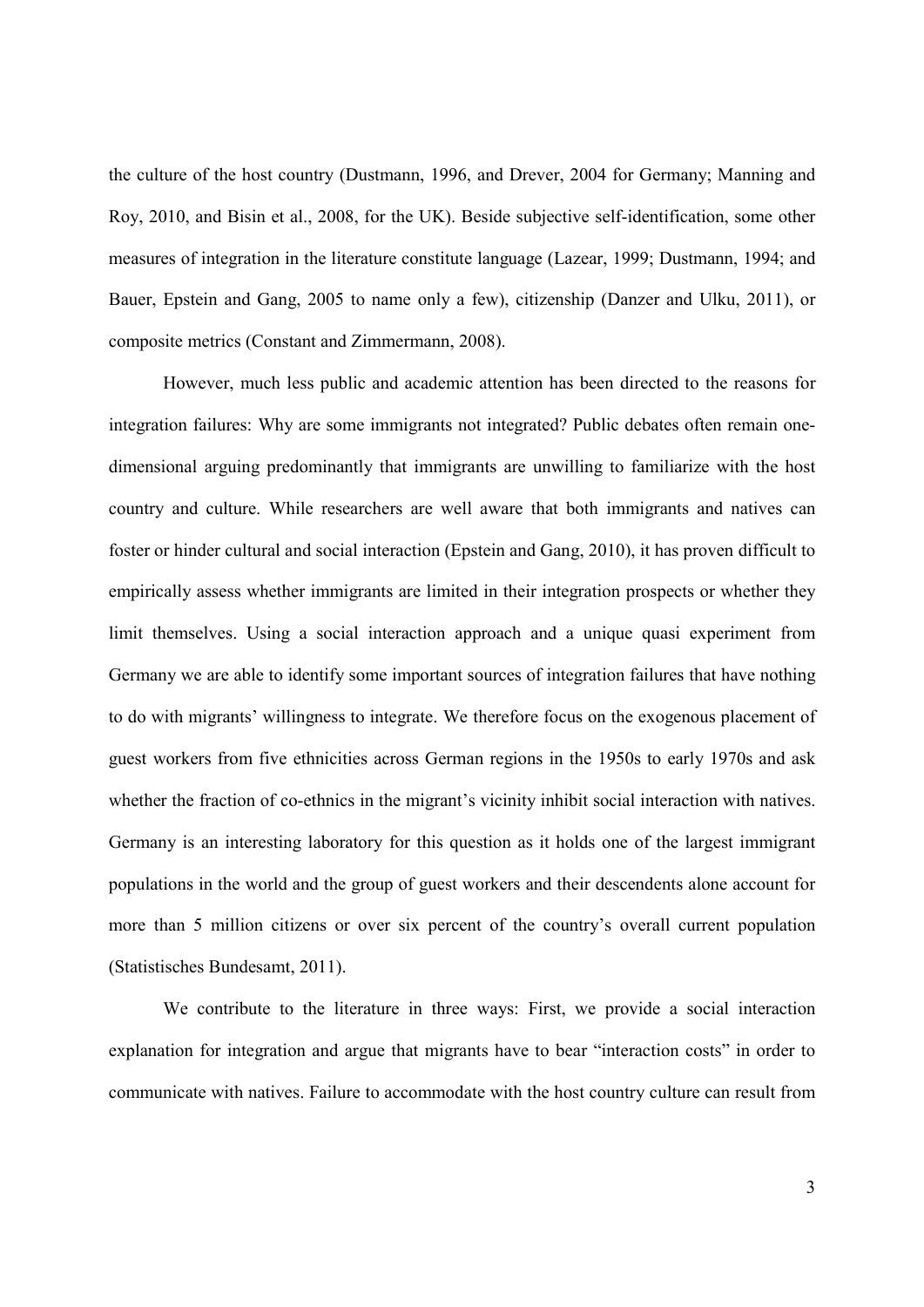migrants either having low demand or little opportunities for integration. In either case, integration is the result of the interaction with natives. While many papers follow the social interaction approach in the spirit of Lazear (1999), very few papers have attempted to directly measure and estimate social interactions. Second, focusing on what people do for integration rather than how they feel about their identity complements the existing literature. Contact rates with natives and different forms of community involvement are behavioral metrics which have been rarely used in the study of integration compared to self-reported measures such as selfidentity, religiosity or language. As in our concept identity formation results from social interaction, we argue that missing interactions can work as an early warning indicator for integration failures. Finally, we identify the causal negative effect of living among many coethnics on social interaction and integration. Using the historical, exogenous distribution of guest worker immigrants across German regions we are able to solve an old-standing self-selection problem in migration research, namely whether immigrants do not integrate because they live in enclaves or whether they live in enclaves because they do not want to integrate. Our quasiexperimental approach allows "switching off" differences in migrants' intrinsic willingness or ability to integrate showing that interaction costs with natives are relevant barriers to integration.

Our empirical findings indicate that immigrants who were sent to areas with higher fractions of own-ethnicity co-residents are less likely to interact directly with natives. These findings are statistically significant and robust to the use of an instrumental variables approach. Furthermore, immigrants allocated to ethnic enclaves spend significantly less time in activities that are considered close proxies for political and cultural integration into the host country, such as civic engagement in parties. These results indicate that integration failures can be partly explained by differences in local interaction costs and thus run counter to the widespread belief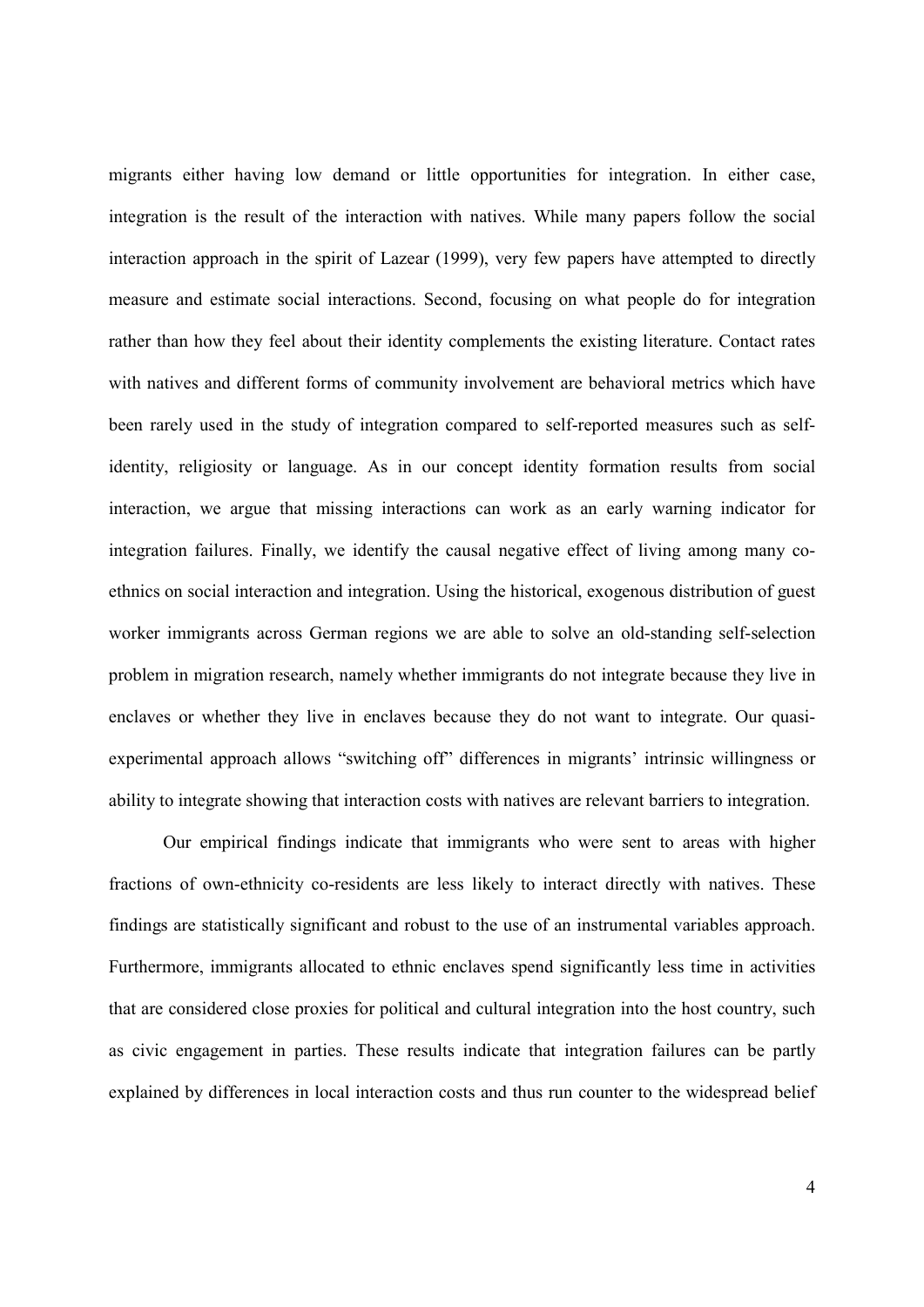of most immigrants being unwilling to integrate. Finally, while our social interaction results are significant, we find hardly any impact of enclaves on self-assessed identification. This result suggests that interaction and identification with natives actually proceed sequentially with our social interaction approach potentially being an early warning system against integration failures.

#### **2. Background**

While many societies complain about a lack of integration among their immigrant population, little is known about the reasons for this failure. The public debate often focuses on a perceived lack of migrants' willingness (demand) to integrate; however, there is an often neglected supply side to the "market" for integration: Can immigrants who are willing to integrate succeed? One common prerequisite for successful integration of immigrants into the host society is the interaction with natives. To what degree immigrants interact with natives depends on a cost-benefit rationale that can be easily understood with an example from trade theory: On the search for trade partners, communication is crucial and business prospects increase with the number of available traders. Businessmen can naturally communicate with their ethnic fellows, but face cultural barriers when communicating with others (cp. Kónya, 2006). Similarly, immigrants must invest in learning the local language and habits in order to interact with natives. Hence, interaction with natives is costly and the price increases with the share of non-native speakers in the vicinity of the immigrant. Does the absence of natives reduce the opportunities to integrate?

Several previous studies focus on how the place of residence and the density of natives therein matter for integration. The basic idea is that the familiarization with the destination country is inhibited within ethnic enclaves because they offer fewer incentives but also fewer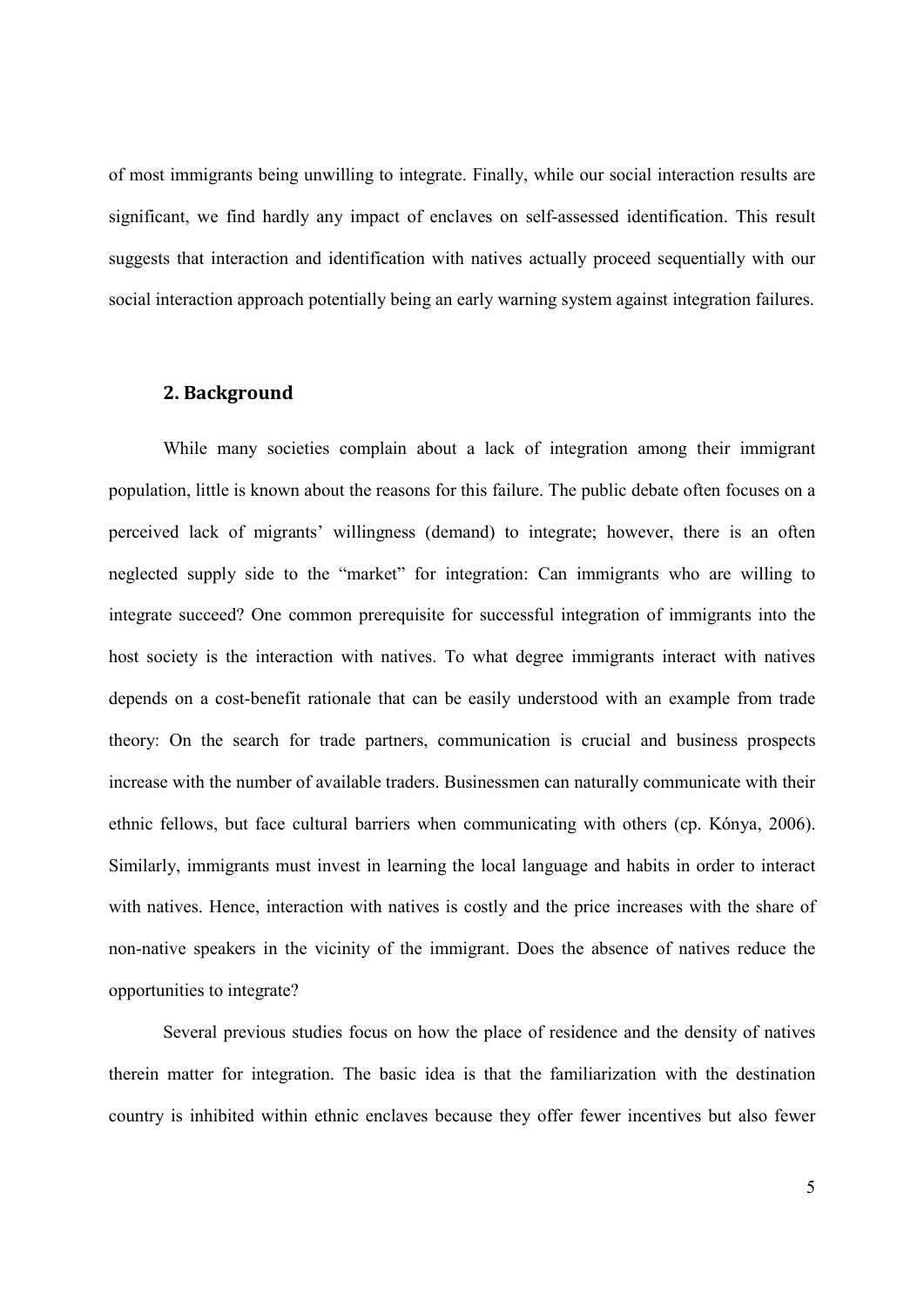opportunities for integration (Chiswick and Miller, 1996). Borjas (1995), for instance, found slow convergence of human capital endowments of immigrant groups towards natives due to the intergenerational transmission of human capital inside ethnic enclaves. Most studies find a negative association between ethnic concentration and language proficiency (Cutler, Glaeser and Vigdor, 2008, Lazear, 1999, for the USA; Warman, 2007, for Canada; Dustmann and Fabbri, 2003, for the UK; and Chiswick and Miller, 1996, for Australia). Although the problem of potential self-selection of immigrants into specific neighborhoods (ghettos) is well understood in the literature, few papers attempt to correct for this potential bias. For instance, Cutler et al. (2008) use an occupational instrument matrix which, however, suffers from the fact that the occupation, location and language decisions might not be independent.

A hypothetic test of supply side imperfections could be performed if we were able to exogenously manipulate the fraction of potential native contact partners while switching off intrinsic differences in the migrants' willingness or ability to integrate, which for instance might be due to differences in education or – more importantly – unobserved characteristics. The quasiexperiment on residential placement that we use in this paper comes as close as possible to this thought experiment and allows us to study the social interaction between immigrants and natives directly. Owing to the exogenous placement of immigrants, initial demand differences for integration should be absent across the placement regions. Any detected differences would be fully attributable to a change in integration behavior as a consequence of the scarcity of the supply of interaction. In order to learn more about the integration in the civil society we also test whether immigrants located in ethnic enclaves are more or less active in various domains of public life.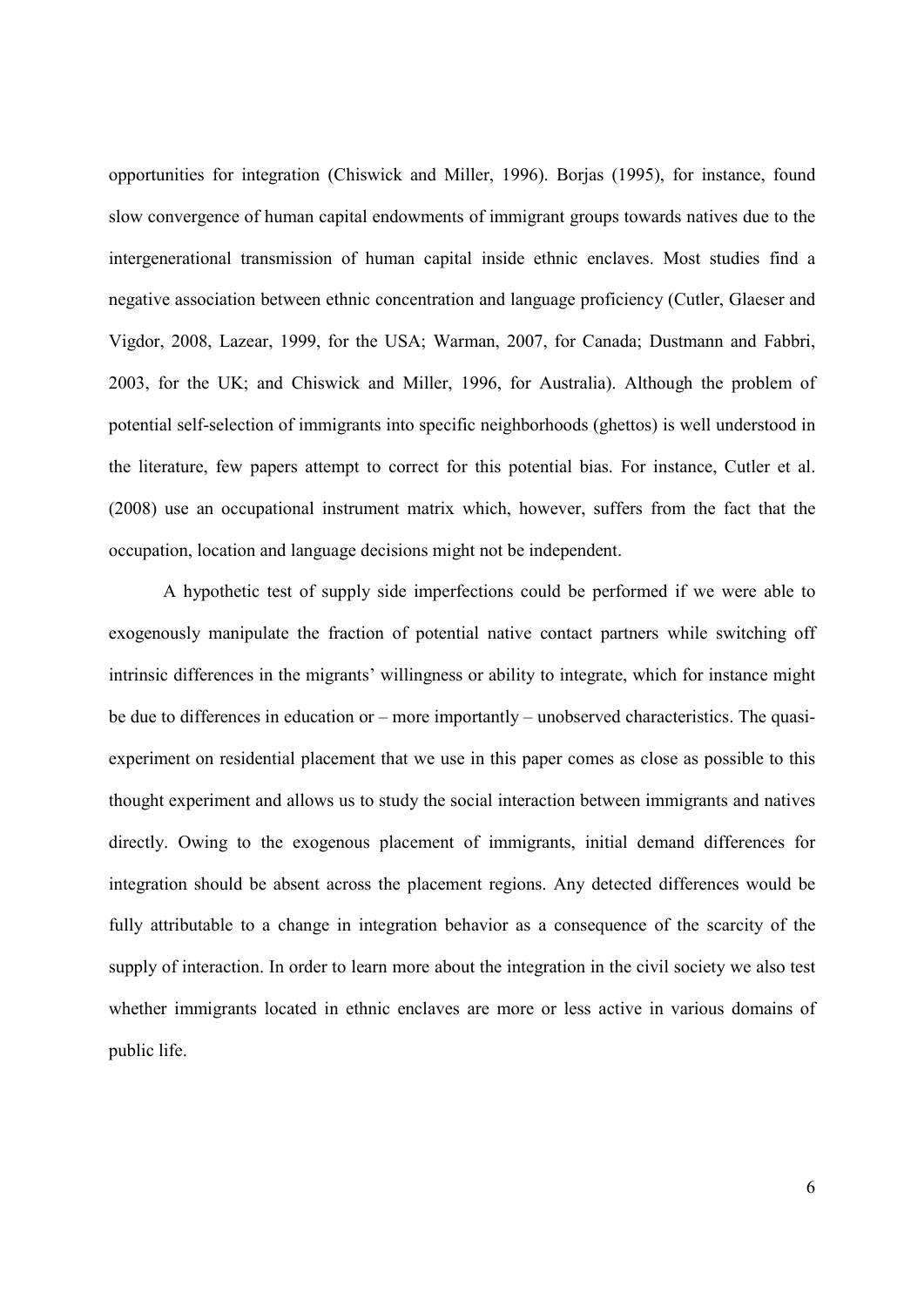We test two aspects of the social integration of immigrants into the German society with the following hypotheses:

[1] All else equal, fewer potential contact opportunities with natives in the region of living will cause immigrants to interact less with natives. We will investigate this hypothesis using information on friendship and personal visits with natives.

[2] Fewer opportunities for social interaction will lead migrants to integrate less with natives with respect to civic engagement. Specifically, the level of integration will be lower in domains of public life that are particularly "native". We use information on the frequency of engagement in various free-time activities which range from political or neighborhood engagement to the consumption of cultural programs, sport etc.

# **3. Data and Identification Strategy**

To establish a causal link between ethnic concentrations and the social integration of immigrants we use the quasi-experiment of the guest-worker immigration to Germany. This large-scale immigration episode took mainly place in the 1960s and 1970s and provides an arguably exogenous initial placement (from the perspective of the immigrant) of incoming guestworkers in Germany.

The Guest-worker Program in West Germany was initiated in 1955 and remained in effect till 1973. Guest-worker treaties were signed with Italy in 1955, Greece and Spain in 1960, Turkey in 1961, and Yugoslavia in 1968. Immigrants from these five countries constitute our sample. Technically, the recruitment was performed by a recruitment commission in the sending country which was jointly set up by the Federal Employment Agency of Germany and the Labor administration of the sending country. German firms requested workers according to their needs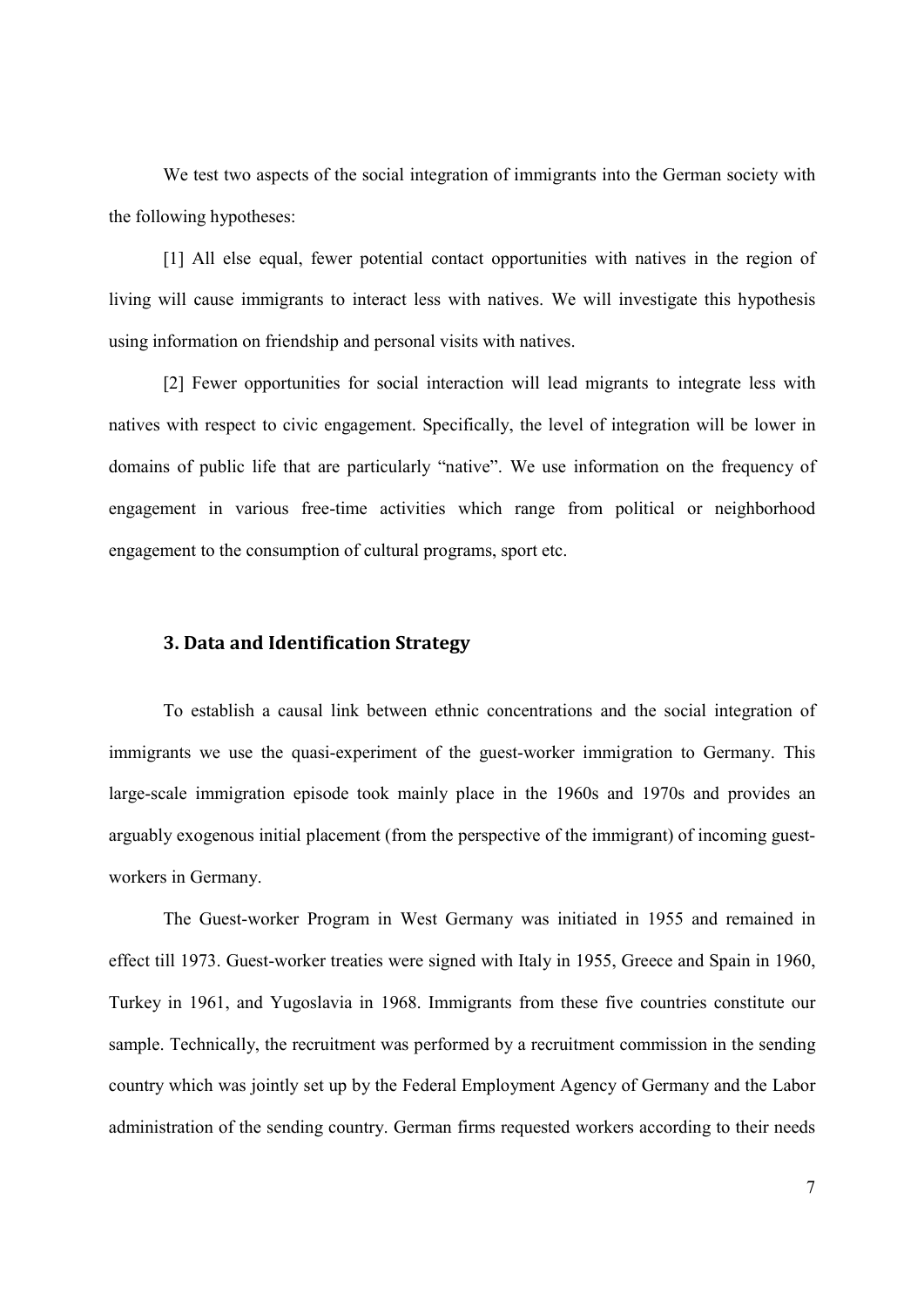and the commission assigned workers from an application pool to specific firms. Workers signed one-year contracts with their first employers at decentralized labor office branches before arriving in Germany. Permits to live in Germany for the duration of one year were issued, but the permission was conditional on employment with the employer of the contract. Accommodation and travel costs were covered by the employer, so that monetary and administrative costs of the application and the move were essentially zero for the guest-worker. The recruitment was designed to attract workers with very low skills and within certain age limits. In Germany, most guest-workers became employed in manufacturing, notably in the construction, mining, metal and ferrous industries. As of 1966, 72% of the foreign workforce comprised unskilled workers, thus constituting a rather homogenous immigrant population in terms of education and skills.

The earliest available ethnic concentration measures from Germany (1975) are used as instruments for the own-ethnic concentration in the year 1984, the first year of the German Socio-Economic Panel with complete information on the place of residence of the surveyed individuals. The ethnic concentrations for five ethnicities and 103 regions are estimated off the  $IAB<sup>2</sup>$  employee sample, a two percent random sample of the entire employee population in Germany, for January 1, 1975 and January 1, 1984. Ethnicities are categorized according to citizenship<sup>3</sup>, and the ethnic concentrations are based on the location of employment rather than residence, because of the high number of missing values to the latter item<sup>4</sup>. The ethnic concentrations in 1975 are then used to instrument the concentrations in 1984. To qualify as a valid instrument, we need to assume that first, the ethnic concentrations in 1975 are exogenous to the immigrants, and second, that changes in immigrants' locations between 1975 and 1984 were not selective along unobservable characteristics, in other words, that immigrants who were less inclined to integrate did not systematically move into regions with high ethnic concentrations.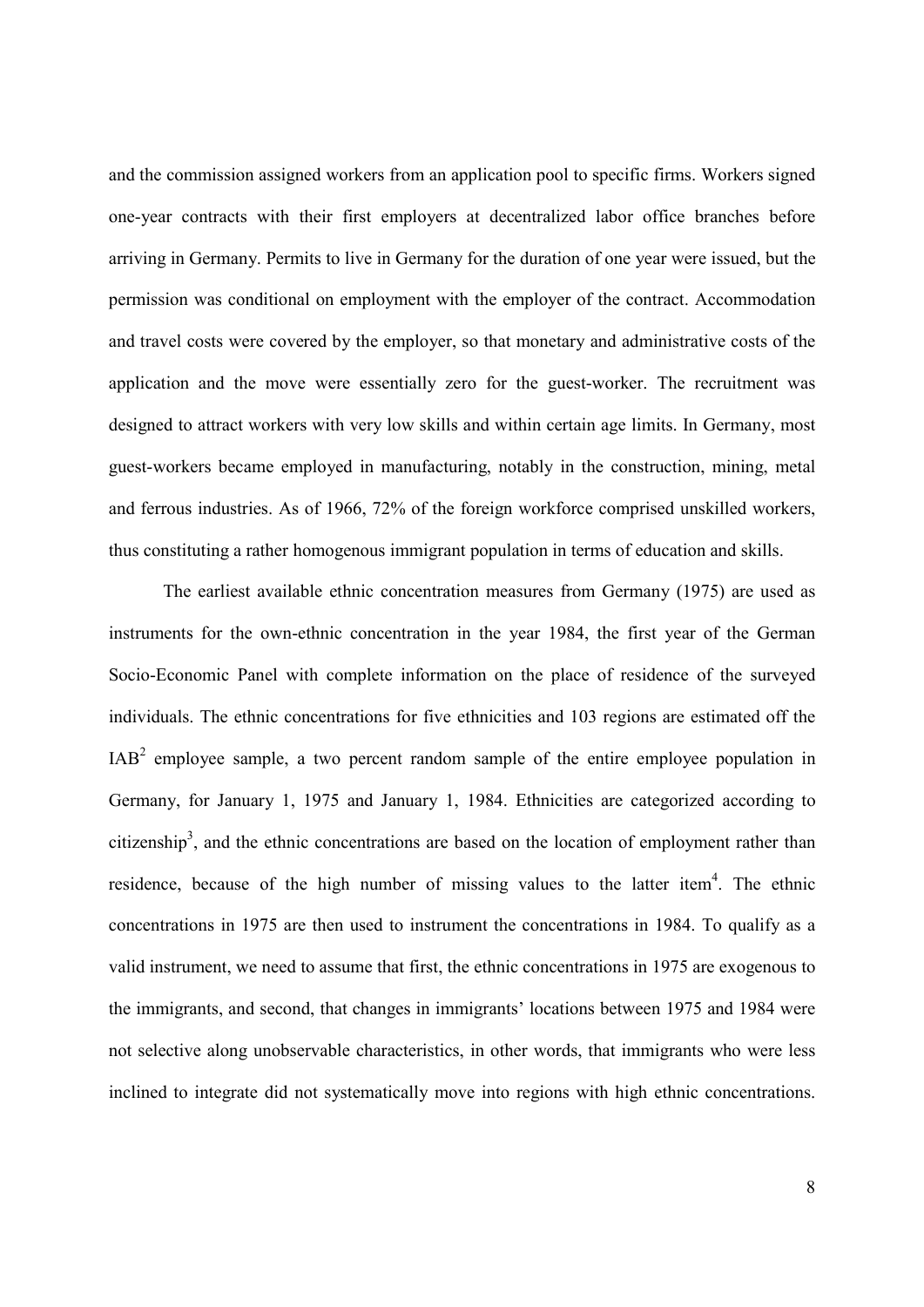The recruitment and placement policies described above provide the justification for the first assumption. It is also noteworthy that the German economy performed strongly till the recession of 1973, so that economic incentives to move were arguably low due to the tightness of the labor market. While it is impossible to "prove" the second assumption, we have conducted some tests which lend support to it. First, internal mobility in Germany was relatively low during the observation period, especially when compared to the US. Even though the rate of location changes between 1975 and 1984 is slightly higher for immigrants than for natives (17% vs. 14%), a density plot of the change in ethnic concentration for those immigrants who moved between regions exhibits a symmetric shape around zero. Second, a regression of the change in ethnic concentration on observable demographic characteristics such as education and ethnicity yields insignificant results.<sup>5</sup>

Owing to the variety of approaches implemented in practice, a note on the regional level of aggregation is warranted: Our approach exploits a very wide concept of ethnic "enclaves" which are measured at the regional level of so-called "Anpassungsschichten". West Germany consists in our sample of 103 such regions, implying an average region size of about half a million people. In practice, this implies that we work at the level of medium-sized cities and we compute for each region a concentration measures for each ethnicity. This level of aggregation is probably too large since the daily activities of people are typically confined to smaller geographies, but choosing smaller regions might exacerbate measurement error in ethnic concentrations due to very few or no observations of certain nationalities in some of the regions. Our approach is thus comparable to other studies measuring ethnic concentrations at Metropolitan Area levels (Warman, 2007). A part of the ghetto literature in the US has used tract level observations, which however are not available for Germany. Also, the more disaggregated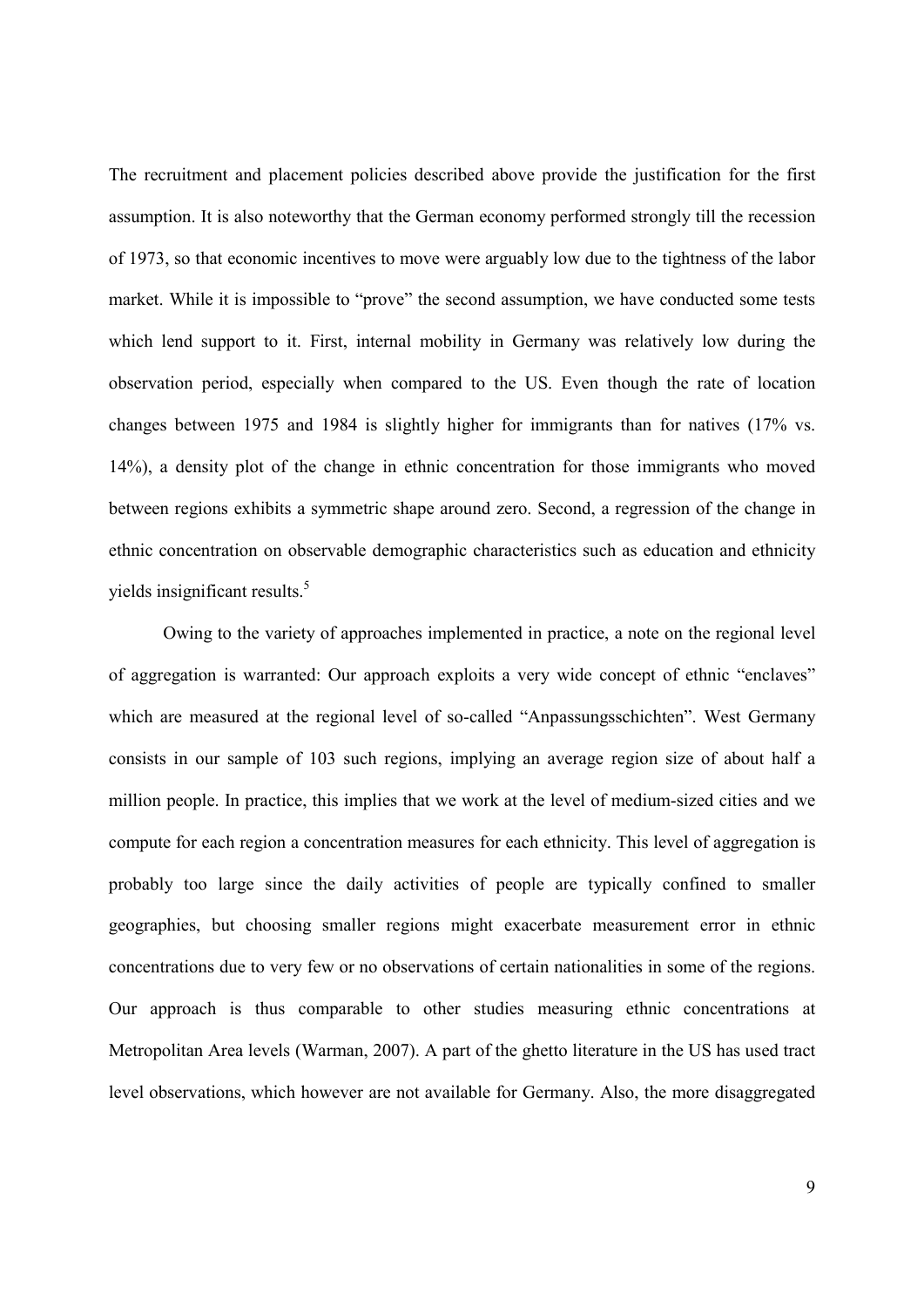analysis would come at the cost of stronger assumptions regarding the selection process. While we assume that individuals do not move across metropolitan areas, we are able to allow for the practically relevant sorting across city quarters within cities. Finally, our approach delivers a conservative estimate of the effect of ethnic concentrations as our estimates would be biased towards zero under our maintained hypothesis that high ethnic concentrations are a barrier to integration. To see this, consider two immigrants of the same ethnicity living in the same aggregate region, one integrated, the other not. Both immigrants are assigned the same ethnic concentration, but within the region the integrated immigrant would be more likely to be found in a neighborhood with low ethnic concentration (lower than the regional average), and the nonintegrated immigrant would be more likely to live in a neighborhood with high ethnic concentration (higher than the regional average).

Our second data source is the 1985 wave of the German Socio-Economic Panel (GSOEP). The immigrant sample provides us with around 2,200 observations with rich information on individual characteristics, immigration history, and various measures of social interaction and integration. In particular, the main outcome variables of interest are whether or not the respondent had German friends as well as whether he visited or was visited by German natives in the last year, providing a direct test of theories of integration and concentrations based on contact rates. Also available are several integration measures of active community involvement, such as the intensity of civic engagement (parties, associations, neighborhood engagement) and the frequency of visits of cultural activities (high culture such as concerts, theaters as well as popular culture such as cinemas, dances), active sport participation, and interaction with friends in general. The latter integration variables are generated from questions on the frequency of various free time activities with the answer categories being each week, each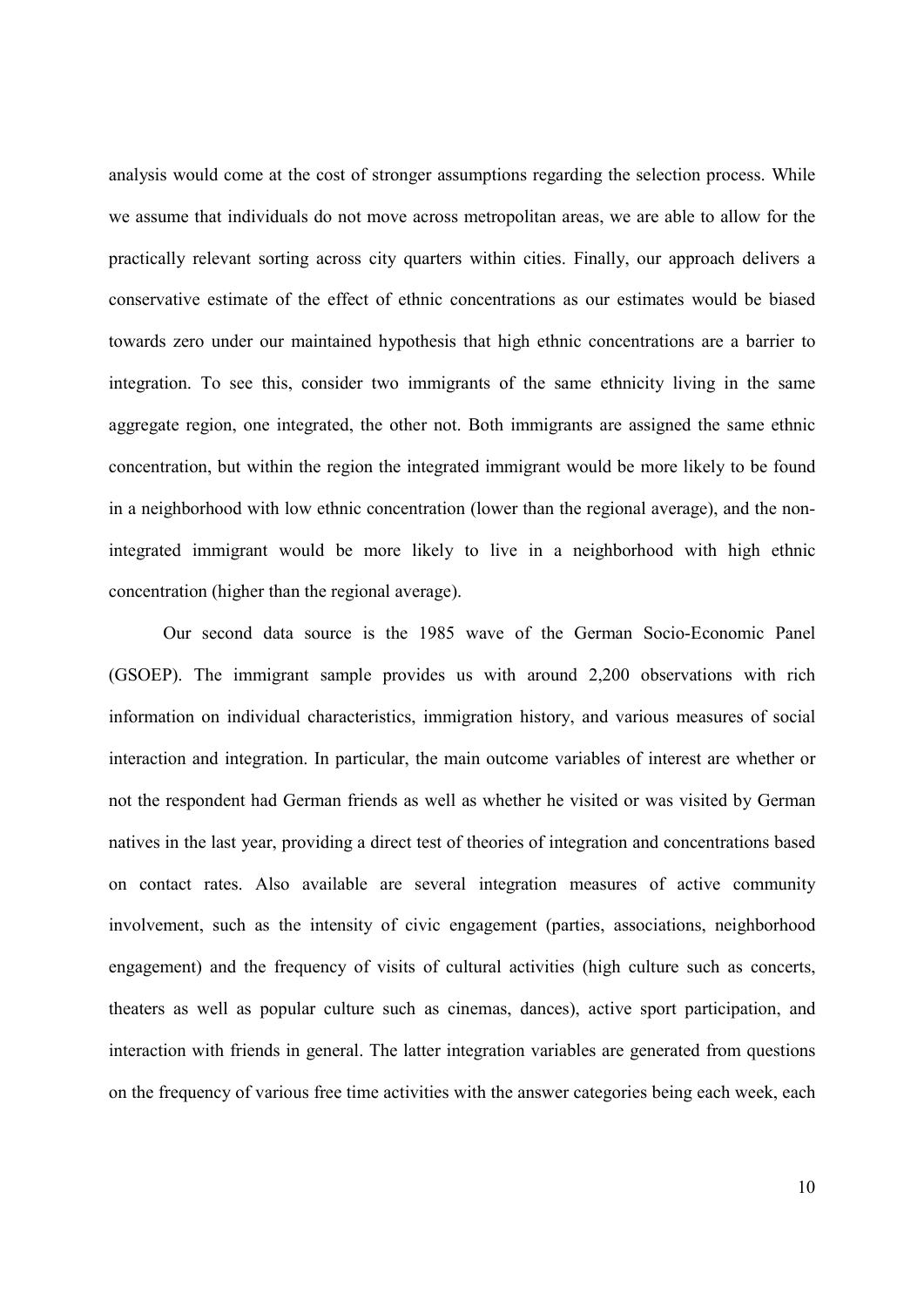month, less often, and never. While the social interaction variables have a binary format, the integration variables are ordered variables which can be estimated with probit or ordered probit models. We will, however, present results from linear regressions because the coefficients are directly interpretable and because we can easily compare their results to the Two-Stage-Least-Squares estimates.

We estimate the following general model using GSOEP data

$$
y_{ij} = \beta_0 + \beta_1 E_{jk} + X_i \gamma' + k + j + \varepsilon
$$

with *y* being an indicator for social interaction or integration, *X* being demographic controls and *E* being the fraction of own-ethnic co-residents in a region *k* from the IAB sample. The subscript *i* indicates individual immigrants from ethnicity *j*. All regressions control for region and ethnicity fixed effects and use heteroskedasticity robust standard errors.

The sample is restricted to individuals of age 16 and older who could be uniquely matched to one nationality and who immigrated at the earliest in the year of their home country signing the guest-worker recruitment treaty with Germany. The first restriction drops 20 cases in which citizens of one sending country indicated to have another country of origin. This need not be a mistake (e.g. a Macedonian from the Former Yugoslavia identifying himself as a Greek), but these individuals cannot be uniquely identified with one unique reference group. The second restriction excludes 71 individuals who certainly did not arrive in Germany within the guestworker framework and who therefore violate our assumption of exogenous placement. This left us with 2,251 observations. Another 42 observations were dropped for individuals who had at least one missing dependent variable regarding political activities and cultural involvement.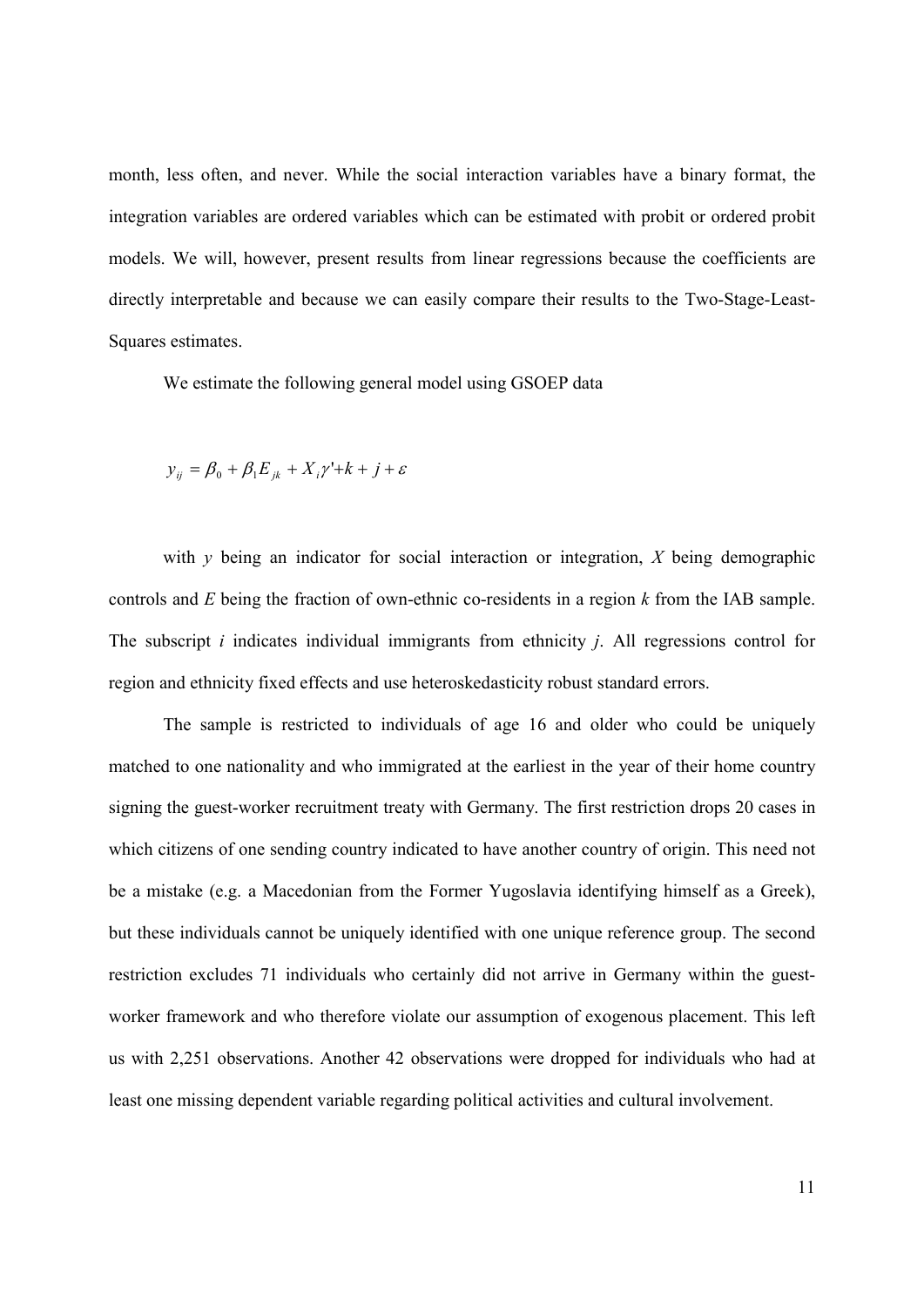#### Table 1: Descriptive statistics

|                                       | Low ethnic<br>concentration 75 | <b>High ethnic</b><br>concentration 75 |        |
|---------------------------------------|--------------------------------|----------------------------------------|--------|
| Demographic characteristics           |                                |                                        |        |
| Male $(\% )$                          | 54.0                           | 55.3                                   |        |
| Age at migration                      | 23.5                           | 22.9                                   |        |
| Years since migration                 | 14.2                           | 14.5                                   |        |
| Education (years)                     | 9.09                           | 9.08                                   |        |
| Schooling abroad $(\% )$              | 78.4                           | 80.0                                   |        |
| Married $(\% )$                       | 72.1                           | 70.9                                   |        |
| Dependent variables (unconditional)   |                                |                                        |        |
| German friends (%)                    | 81.9                           | 84.8                                   |        |
| Visits from Germans (%)               | 78.7                           | 76.0                                   | *      |
| Visits to Germans $(\%)$              | 72.4                           | 72.4                                   |        |
| Civic engagement: Parties             | 1.06                           | 1.03                                   | ***    |
| Civic engagement: Clubs, associations | 1.19                           | 1.14                                   | $**$   |
| Civic engagement: Local community     | 2.51                           | 2.53                                   |        |
| Cultural activities: High culture     | 1.39                           | 1.35                                   | $\ast$ |
| Cultural activities: Popular culture  | 1.68                           | 1.70                                   |        |
| Other activities: Meeting friends     | 3.35                           | 3.43                                   | ***    |
| Other activities: Sport               | 1.53                           | 1.49                                   |        |
| Variable of interest                  |                                |                                        |        |
| Ethnic concentration 85 $(\% )$       | 1.51                           | 3.51                                   | ***    |

Note: \*\*\*, \*\* and \* indicate 1%, 5% and 10% significance levels for a two-sided test for the demographic variables and for a one-sided test against the alternative hypothesis of a positive difference between low and high concentration samples for the dependent variables. The civic engagement and activity variables range from 1 (never) to 4 (every week). Source: GSOEP 1985; own calculations.

Table 1 contains some summary statistics, where we have divided our sample into immigrants living in regions with high and with low concentrations of immigrants from the same country, where the division in "treatment intensities" is made at the ethnicity-specific median of the year 1975. The upper panel of the table reveals that immigrants in low concentration regions are similar to immigrants in high concentration regions with respect to demographic characteristics (none of the differences is significant at conventional levels). This confirms that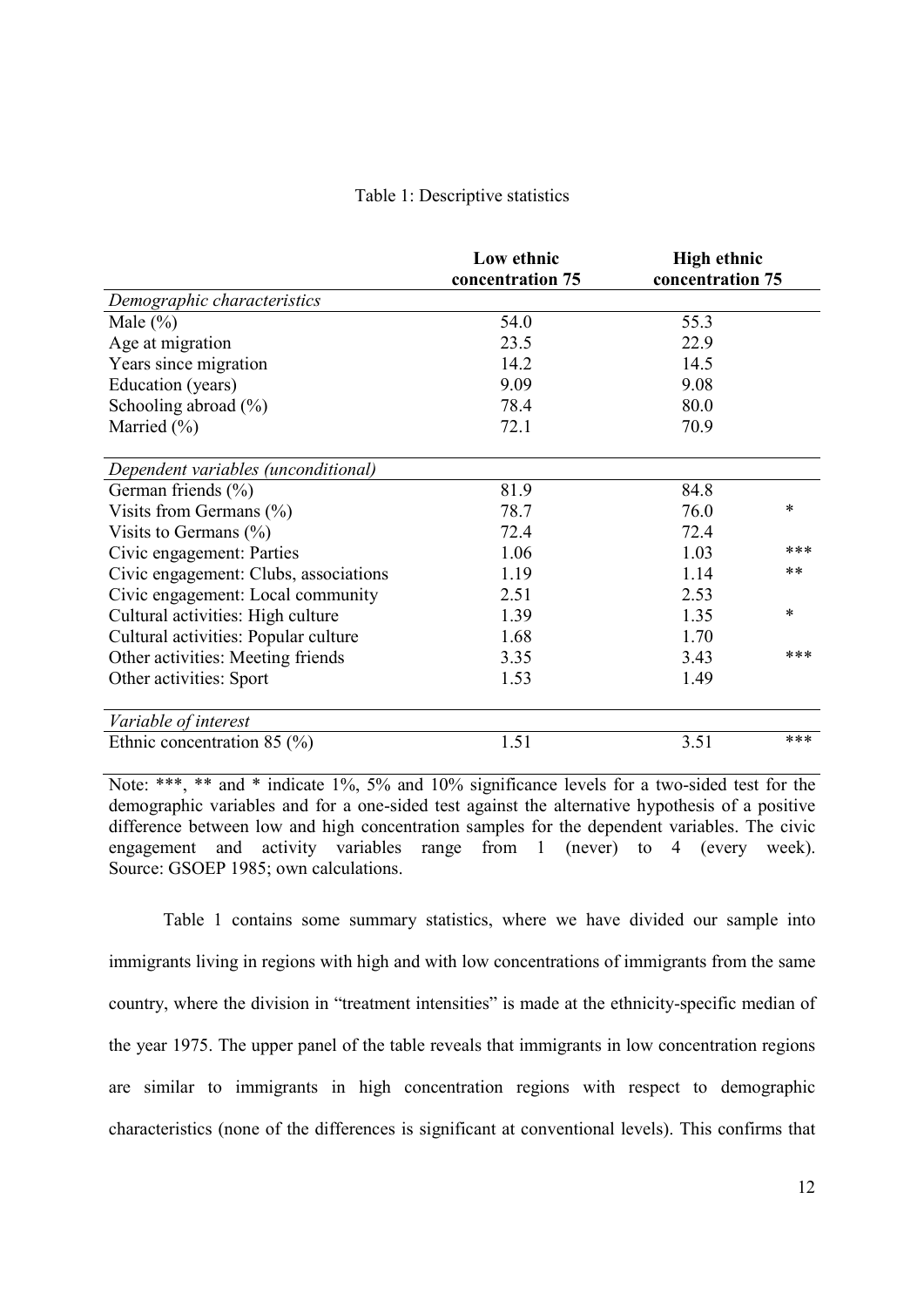there has been little if any sorting of immigrants across regions. At the bottom of Table 1 are differences in unconditional means of our dependent variables as well as of the variable of interest, the ethnic concentration in the year 1984. It becomes apparent that the ethnic concentration differences of 1975 have survived until the year 1984.

#### **4. The causal effect of ethnic enclaves on the interaction with natives**

The following paragraphs provide evidence on the causal effect of living among coethnics on the propensity to interact with natives. Columns (1) to (3) of Table 2 show results from three naïve OLS specifications which relate different indicators for inter-ethnic interactions to a set of demographic and household characteristics as well as the variable of main interest the co-ethnic concentration in the region of an immigrant. These linear probability models test whether there is a correlation between living among immigrants and the propensity to have native friends, to visit natives at home or to host natives at home. We observe that being a male and having more education increase the probability of inter-ethnic interaction. Also, longer stays in Germany are positively associated with contacts to natives, which results from the fact that the exposure to natives has not only a geographic dimension, but also increases over time. The variable of interest – ethnic concentration in 1984 – carries a negative sign and is significant at the 5 percent level with respect to native contacts and the visits to natives. While it also carries a negative sign in the model indicating visits from natives it is not significantly different from zero. The propensity to be in touch with natives decreases on average by three percent for a one percentage point increase in the local own-ethnicity concentration. If a region was to move from average below median ethnic concentration to average above median ethnic concentration, its residents would be 6 to 7 percent less likely be in touch with natives. The limitation of the OLS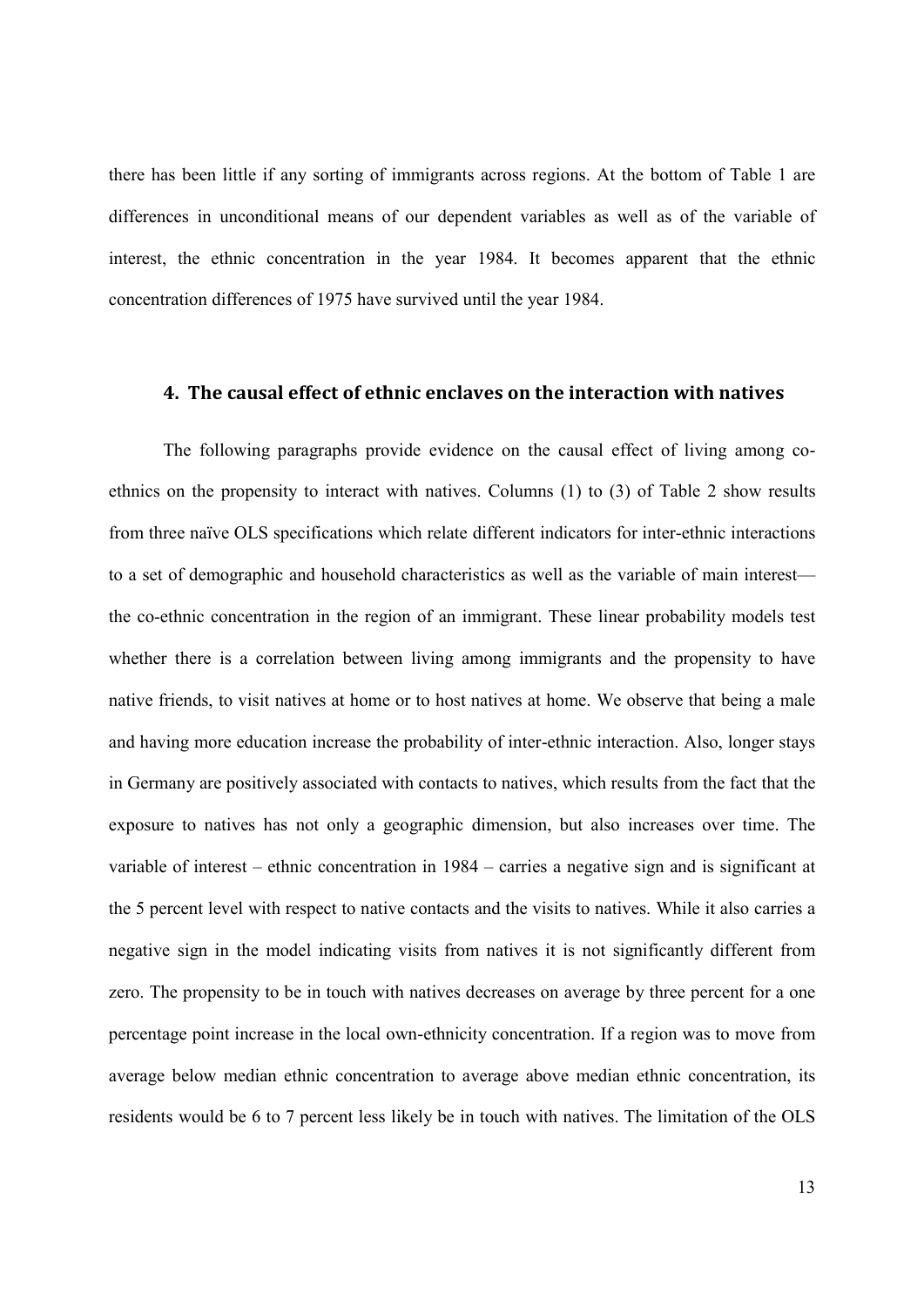models arises because of the potential reverse causation from inter-ethnic contacts and settlement choice: If immigrants who were less willing or able to communicate with natives deliberatively moved into ethnic enclaves, these coefficients would not pick up the disincentive effect of living among co-ethnics.

Table 3 provides two-stage least squares (2SLS) estimates for the contacts with natives. In order to solve the endogeneity problem between integration and settlement choice, this instrumental variable approach requires our instrument to be relevant and exogenous. The relevance of the instrument can be read off the bottom of Table 3, where we report the coefficient and robust standard errors of the first stage. The instrument is highly significant with a very strong first stage F statistic. The exogeneity of the instrument stems from the combined fact that guest workers were placed by the labor office and had to stay at their assigned employer for a specific period of time. Even after this period had elapsed, only a small minority of immigrants moved across German regions—in line with a generally low regional mobility in Germany—so that we cannot find any selection according to the demographic characteristics (see Table 1). The 2SLS results clearly support the idea of a significant negative impact of ownethnic concentration on the propensity to interact with natives. Once the reverse causation of the settlement-interaction-nexus is accounted for, we find significant effects for the general contact and visits-to-natives variables. Models (4) to (6) in Table 2 provide the corresponding reduced form estimates using the ethnic concentration at the end of the placement period as instrument. Although the coefficients of these linear probability models are somewhat smaller in size, the qualitative conclusions are the same.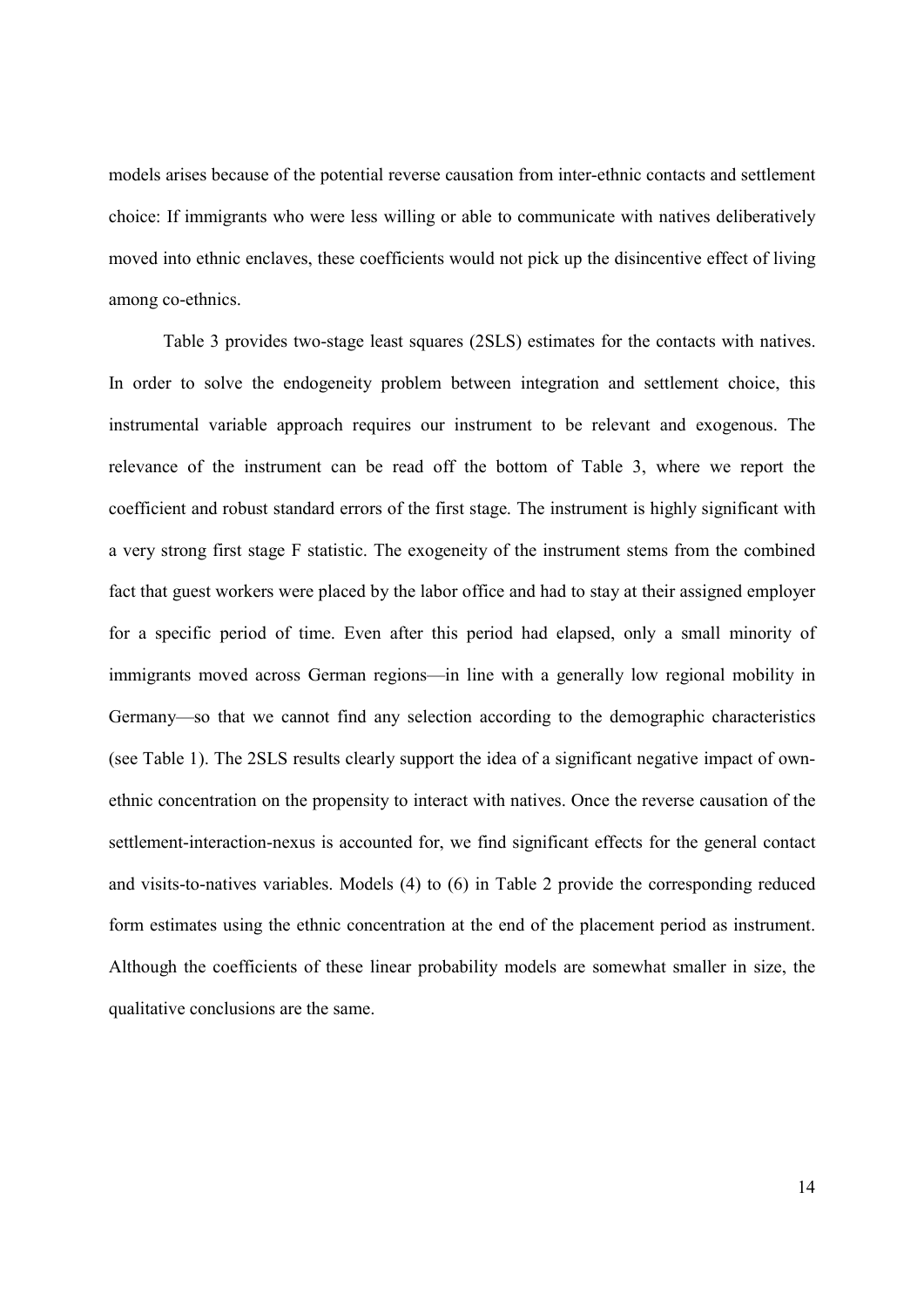|                            | (1)                         | (2)                         | (3)                           | (4)                             | (5)                         | (6)                           |
|----------------------------|-----------------------------|-----------------------------|-------------------------------|---------------------------------|-----------------------------|-------------------------------|
|                            | Naive OLS                   |                             |                               |                                 | Reduced form                |                               |
| <b>Dependent variables</b> | Contacts<br>with<br>natives | <b>Visits to</b><br>natives | <b>Visits from</b><br>natives | <b>Contacts with</b><br>natives | <b>Visits to</b><br>natives | <b>Visits from</b><br>natives |
| Ethnic concentration 85    | $-0.030**$<br>(0.013)       | $-0.033**$<br>(0.015)       | $-0.010$<br>(0.014)           |                                 |                             |                               |
| Ethnic concentration 75    |                             |                             |                               | $-0.022**$<br>(0.010)           | $-0.030**$<br>(0.012)       | $-0.018^{\dagger}$<br>(0.011) |
| Male                       | $0.055***$                  | $0.052***$                  | 0.003                         | $0.055***$                      | $0.052***$                  | 0.003                         |
|                            | (0.016)                     | (0.019)                     | (0.018)                       | (0.016)                         | (0.019)                     | (0.018)                       |
| Age at migration           | $-0.004$                    | $-0.007**$                  | $-0.001$                      | $-0.005$                        | $-0.008**$                  | $-0.001$                      |
|                            | (0.004)                     | (0.004)                     | (0.004)                       | (0.004)                         | (0.004)                     | (0.004)                       |
| Age at migration squared   | $-0.000$                    | 0.000                       | $-0.000$                      | $-0.000$                        | 0.000                       | $-0.000$                      |
|                            | (0.000)                     | (0.000)                     | (0.000)                       | (0.000)                         | (0.000)                     | (0.000)                       |
| Years since migration      | $0.007***$                  | 0.003                       | $0.003*$                      | $0.007***$                      | 0.003                       | $0.003*$                      |
|                            | (0.002)                     | (0.002)                     | (0.002)                       | (0.002)                         | (0.002)                     | (0.002)                       |
| Education                  | $0.016***$                  | $0.022***$                  | $0.021***$                    | $0.016***$                      | $0.022***$                  | $0.021***$                    |
|                            | (0.004)                     | (0.005)                     | (0.005)                       | (0.004)                         | (0.005)                     | (0.005)                       |
| Schooling abroad           | 0.026                       | 0.014                       | $-0.025$                      | 0.027                           | 0.015                       | $-0.025$                      |
|                            | (0.025)                     | (0.028)                     | (0.027)                       | (0.025)                         | (0.028)                     | (0.027)                       |
| Constant                   | $-0.305***$                 | $-0.276***$                 | $-0.286***$                   | $-0.208***$                     | $-0.175**$                  | $-0.182**$                    |
|                            | (0.072)                     | (0.088)                     | (0.084)                       | (0.072)                         | (0.087)                     | (0.083)                       |
| Observations               | 2,201                       | 2,201                       | 2,201                         | 2,201                           | 2,201                       | 2,201                         |
| $R^2$                      | 0.155                       | 0.149                       | 0.141                         | 0.155                           | 0.150                       | 0.141                         |

Table 2: OLS and reduced form estimates of contacts with natives

Note: Regressions control also for marital status, presence of children in the household, unemployment, ethnicity and region. Robust standard errors in parentheses. \*\*\*  $p<0.01$ , \*\*  $p<0.05$ , \*  $p<0.1$ ,  $\frac{1}{p}<0.11$ . Sou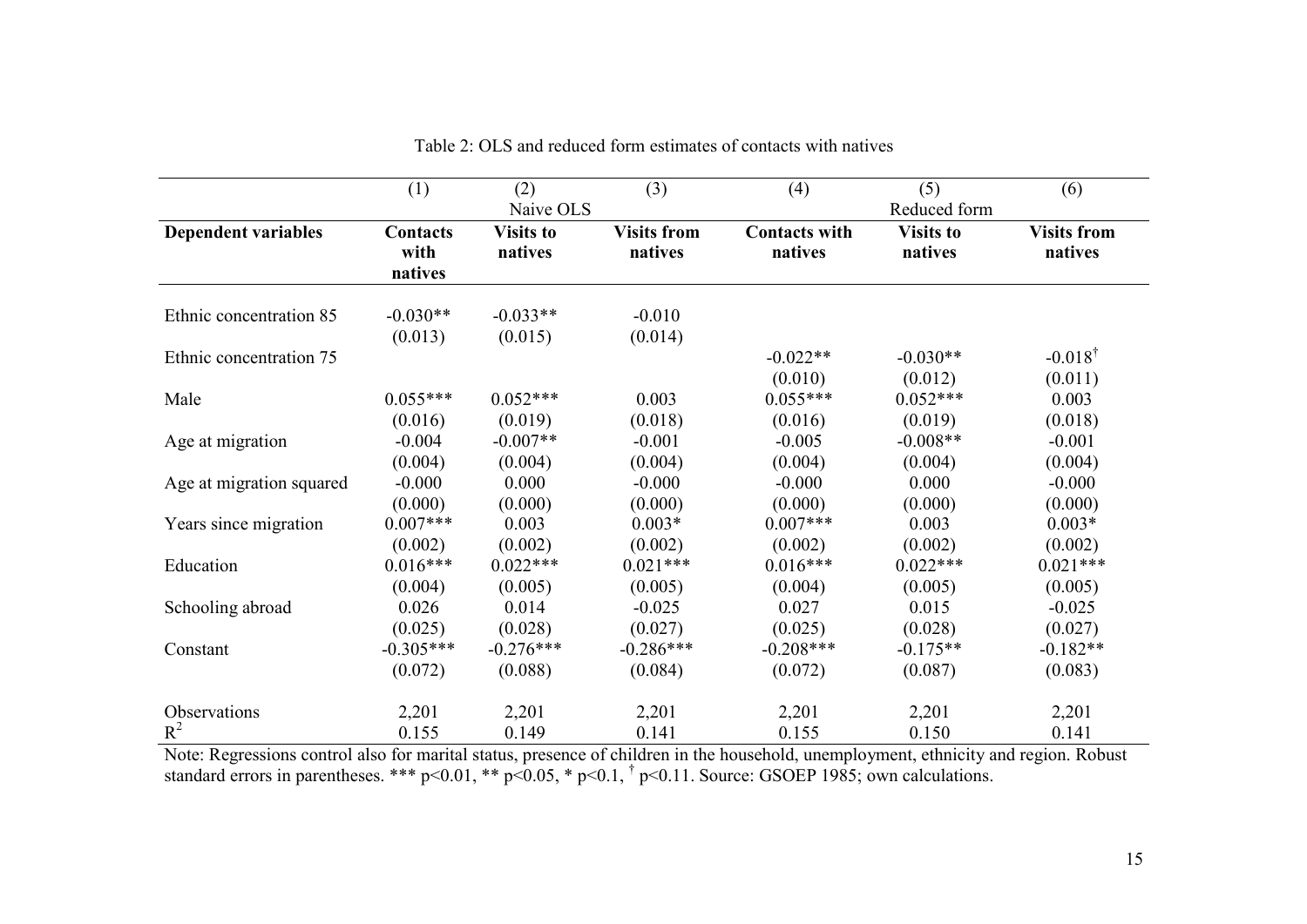|                            | (1)                  | (2)                      | (3)                        |
|----------------------------|----------------------|--------------------------|----------------------------|
| <b>Dependent variables</b> | <b>Contacts with</b> | <b>Visits to natives</b> | <b>Visits from natives</b> |
|                            | natives              |                          |                            |
|                            |                      |                          |                            |
| Ethnic concentration 85    | $-0.030**$           | $-0.043**$               | $-0.025^{\dagger}$         |
| (instrumented)             | (0.014)              | (0.017)                  | (0.015)                    |
| Male                       | $0.055***$           | $0.052***$               | 0.003                      |
|                            | (0.015)              | (0.019)                  | (0.017)                    |
| Age at migration           | $-0.004$             | $-0.007**$               | $-0.001$                   |
|                            | (0.004)              | (0.004)                  | (0.004)                    |
| Age at migration sq.       | $-0.000$             | 0.000                    | $-0.000$                   |
|                            | (0.000)              | (0.000)                  | (0.000)                    |
| Years since migration      | $0.007***$           | 0.003                    | $0.003*$                   |
|                            | (0.002)              | (0.002)                  | (0.002)                    |
| Education                  | $0.016***$           | $0.022***$               | $0.021***$                 |
|                            | (0.004)              | (0.005)                  | (0.005)                    |
| Schooling abroad           | 0.026                | 0.013                    | $-0.025$                   |
|                            | (0.025)              | (0.028)                  | (0.027)                    |
| Constant                   | $0.715***$           | $0.790***$               | $0.676***$                 |
|                            | (0.089)              | (0.104)                  | (0.101)                    |
| First stage                |                      |                          |                            |
| Ethnic concentration 75    | $0.712***$           | $0.712***$               | $0.712***$                 |
|                            | (0.009)              | (0.009)                  | (0.009)                    |
| F statistics               | 5801                 | 5801                     | 5801                       |
| Observations               | 2,201                | 2,201                    | 2,201                      |
| Second stage $R^2$         | 0.155                | 0.149                    | 0.140                      |

Table 3: 2SLS estimates of contacts with natives

Note: Regressions control also for marital status, presence of children in the household, unemployment, ethnicity and region. Robust standard errors in parentheses. \*\*\* p<0.01, \*\* p<0.05, \* p<0.1, † p<0.11. Source: GSOEP 1985; own calculations.

# **5. The causal effect of ethnic concentration on civic participation and free time activities**

The top panel of Table 4 presents the correlation between living among co-ethnics with various forms of civic participation as well as free time activities. Different from the previous dependent variables, the indicators in Table 4 measure the intensity of the engagement in a specific activity with larger values indicating higher frequencies. Although the dependent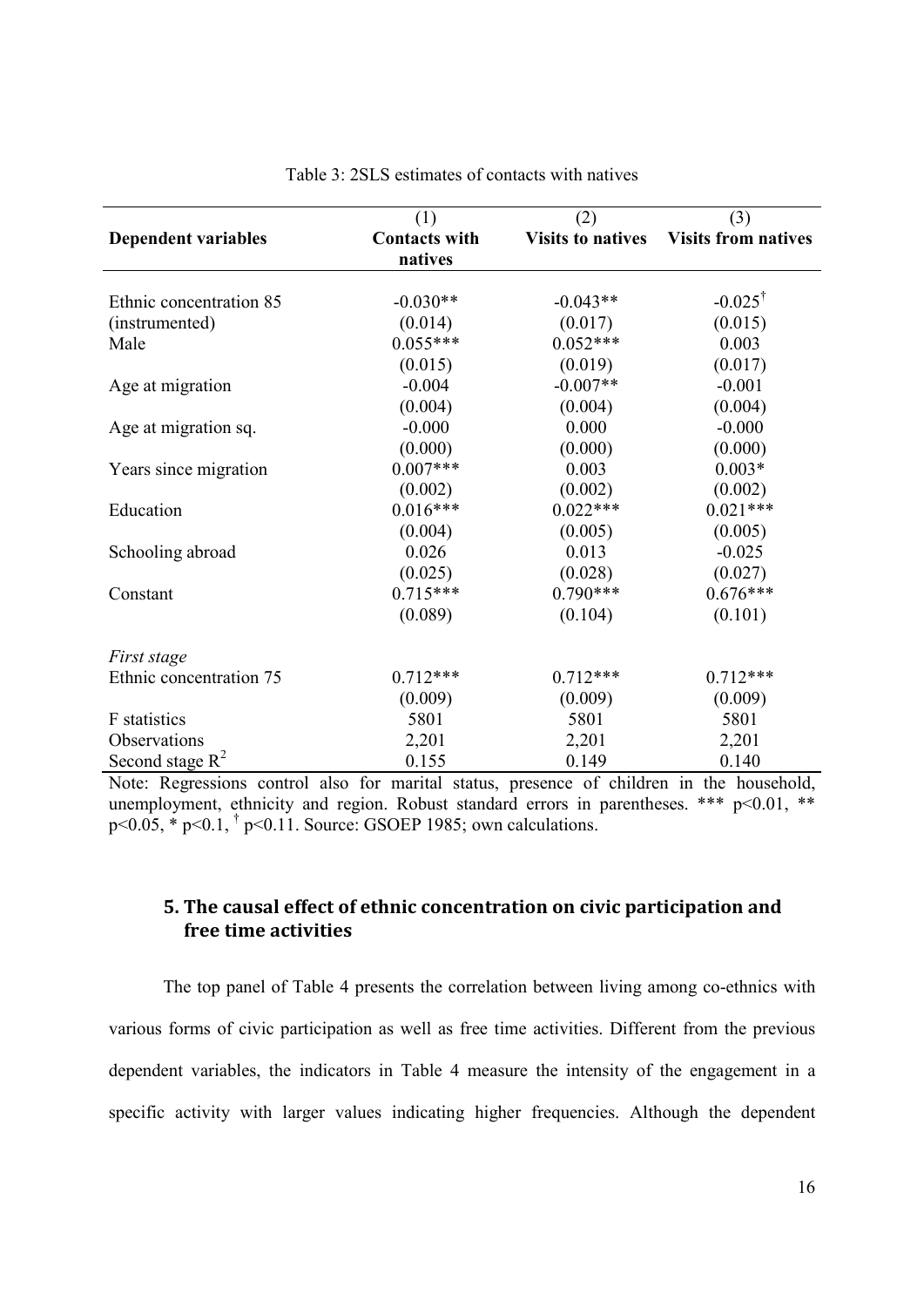variables are coded ordinally, we use the linear OLS estimator in order to preserve better comparability with the linear 2SLS estimator employed below. We have, however, used a series of ordered probit and binary probit estimations to test the robustness of the results. Our findings are not sensitive to the use of the estimator (results can be obtained from the authors on request).

Columns (1) to (3) of Table 4 refer to three forms of civic institutions: While the models in (1) and (2) cover the civic participation in highly formalized institutions (political parties, initiatives, volunteer clubs and associations), column (3) accounts for informal institutions like community engagement and neighborhood help. The reason why we distinguish between formal and informal institutions lies in supposedly different entry costs to these organizations. In Germany, the institutions labeled "formal" usually require some written and financial commitment (e.g., membership fees), while informal institutions are accessible at low or no cost. At the same time, political parties and initiatives were clearly dominated by natives in the period under consideration—specific immigrant-parties did not exist—while the same was not necessarily true for clubs and neighborhood institutions. Due to these properties, the analysis of the latter informal institutions may serve as a falsification exercise: Since neighborhood engagement does not necessarily imply contacts to Germans, we would expect to see no lower engagement rates within enclaves. The comparison across columns (1) to (3) in the upper panel clearly indicates a negative relationship between civic engagement and higher own-ethnic concentration for formal institutions, while—as expected—there is no significant correlation for informal institutions.

Finally, we focus on different ways how immigrants spend their free time. While sport and meeting friends have little to do with culture, a relatively more frequent consumption of (high) culture institutions such as theatres and operas is clearly related to the participation in the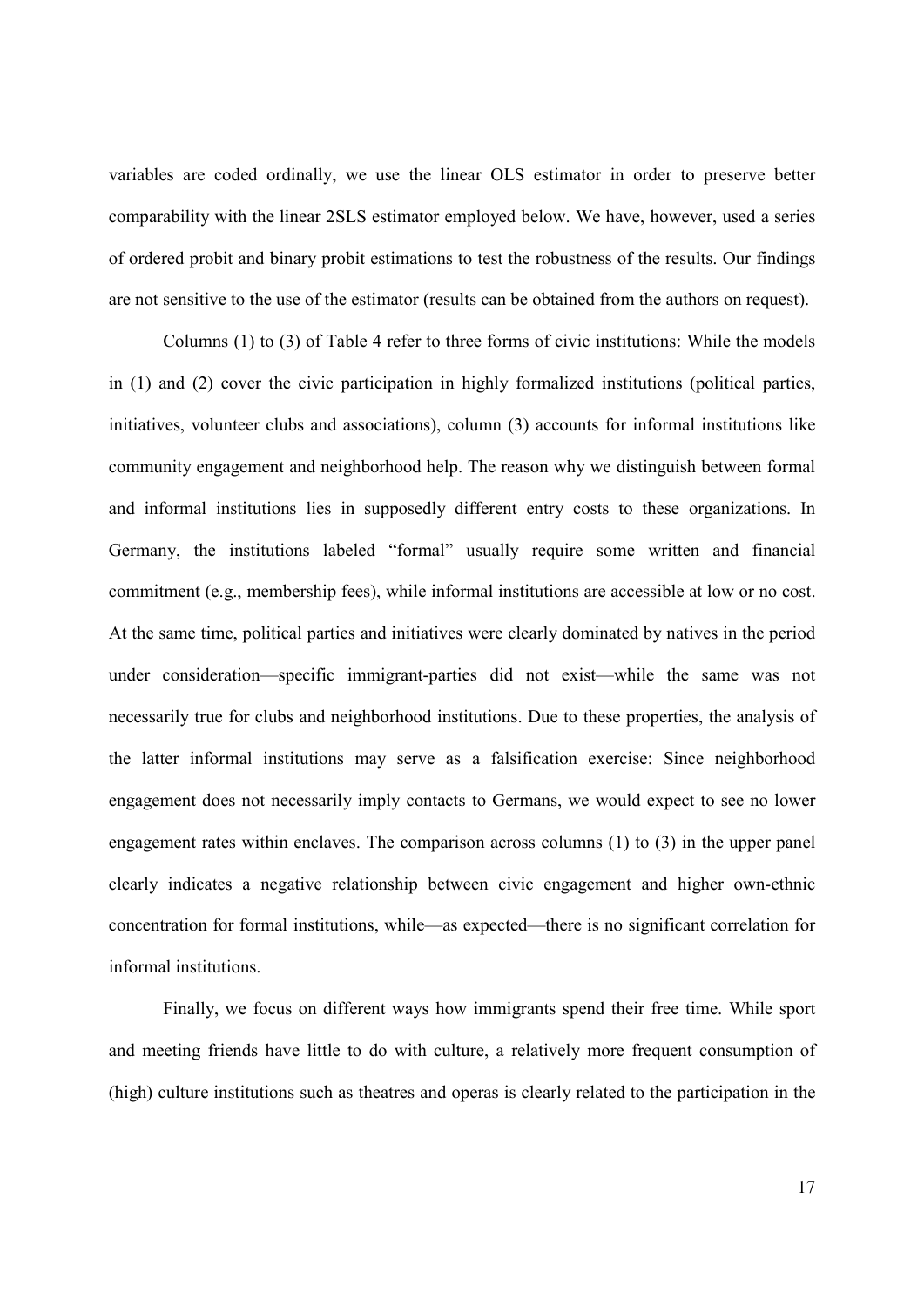native culture. There are popular culture institutions such as cinemas or concerts that are not necessarily linked to the culture of the host country, but which often have some consumption costs. Models (4) to (7) in the upper panel (OLS) clearly indicate that a higher own-ethnic concentration in the region is associated with reduced consumption of high culture, while there is no significant relationship with meeting friends or doing sport. The use of popular culture seems somewhat lower in high concentration areas, although the correlation is only marginally significant.

As in the inter-ethnic contact models we also provide the civic engagement and free-time specifications with a causal interpretation, i.e. after instrumenting the potentially endogenous concentration share with the exogenous placement ratios from 1975 (Table 4, bottom panel) as well as in the reduced form using the instrument directly in the OLS formulation (middle panel). By and large, the previous results are preserved suggesting that the time spent on formal civic institutions and host-country specific (high) culture institutions is reduced among immigrants who live with many own-ethnic fellows. The fact that we cannot reject the hypothesis of ethnic concentrations having no detrimental effect on activities which not necessarily require engagement with the German culture (e.g. popular culture, meeting friends, doing sports) supports our conjecture that the interaction costs faced by immigrants are integration specific.

A crucial question is whether the lower interaction with native "institutions" might be a direct consequence of their more limited availability in immigrant cities. In this case, the negative effect of enclaves on inter-cultural interaction would no longer be a choice variable of immigrant behavior. We therefore test in a comparable set of regressions whether natives in regions with higher shares of immigrants make less use of any form of civic engagement or attend events classified as "high culture" less frequently.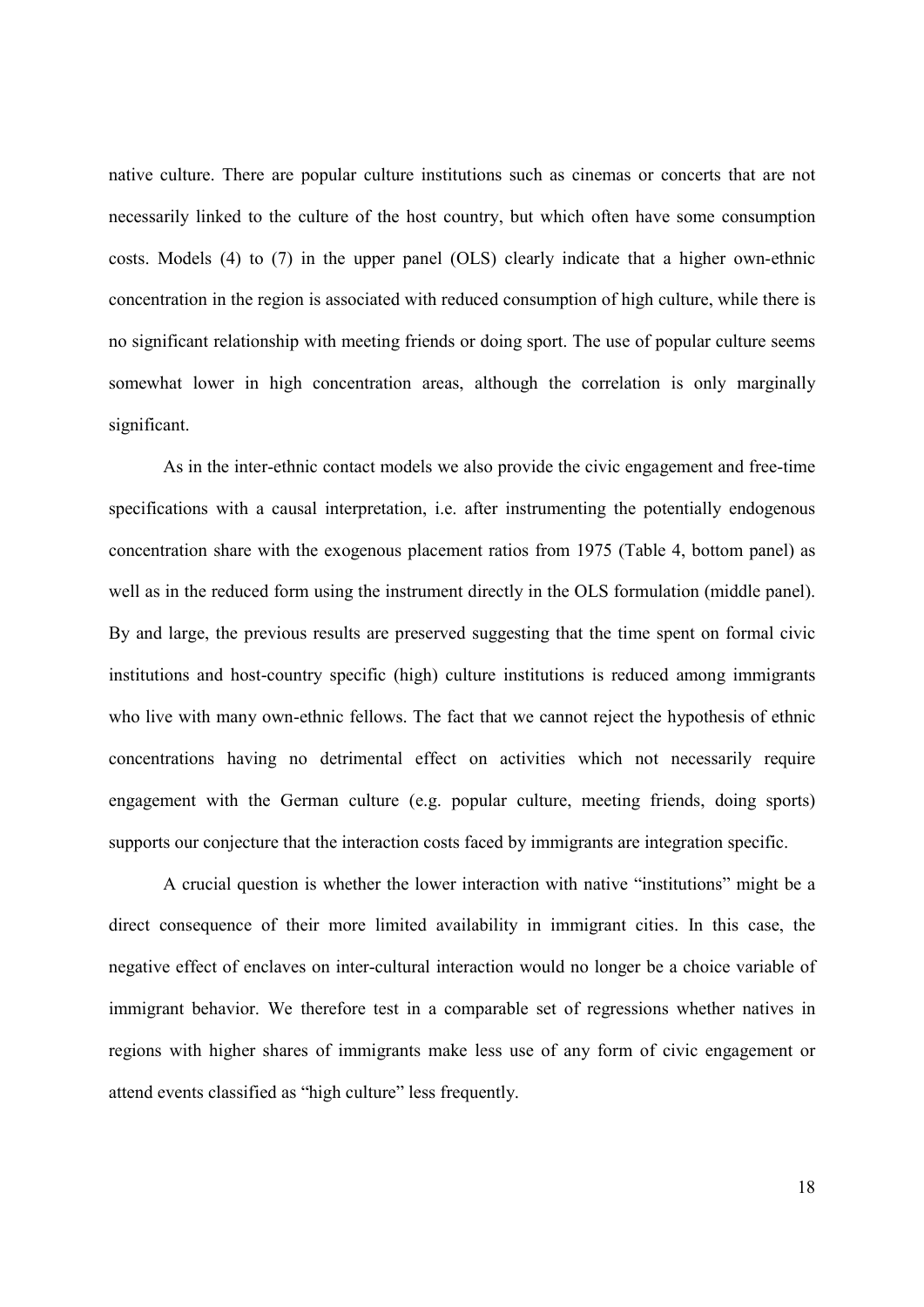|                            | (1)              | (2)                | (3)          | (4)                 | (5)       | (6)            | (7)          |
|----------------------------|------------------|--------------------|--------------|---------------------|-----------|----------------|--------------|
|                            |                  | Formal institution | Informal     |                     |           |                |              |
|                            |                  |                    | institution  |                     |           |                |              |
| <b>Dependent variables</b> | <b>Political</b> | Volunteer          | Community,   | <b>High culture</b> | Popular   | <b>Meeting</b> | <b>Sport</b> |
|                            | party,           | club,              | neighborhood |                     | culture   | friends        |              |
|                            | initiative       | association        | help         |                     |           |                |              |
| Naïve OLS                  |                  |                    |              |                     |           |                |              |
| Ethnic concentration 85    | $-0.027**$       | $-0.040*$          | $-0.015$     | $-0.052**$          | $-0.048*$ | 0.021          | $-0.025$     |
|                            | (0.011)          | (0.022)            | (0.033)      | (0.022)             | (0.029)   | (0.031)        | (0.030)      |
| Observations               | 2,161            | 2,161              | 2,161        | 2,161               | 2,161     | 2,161          | 2,161        |
| $R^2$                      | 0.076            | 0.100              | 0.183        | 0.193               | 0.336     | 0.163          | 0.265        |
| Reduced form               |                  |                    |              |                     |           |                |              |
| Ethnic concentration 75    | $-0.020**$       | $-0.026$           | $-0.027$     | $-0.040**$          | $-0.014$  | 0.013          | $-0.022$     |
|                            | (0.008)          | (0.017)            | (0.025)      | (0.017)             | (0.023)   | (0.023)        | (0.024)      |
| Observations               | 2,161            | 2,161              | 2,161        | 2,161               | 2,161     | 2,161          | 2,161        |
| $R^2$                      | 0.076            | 0.099              | 0.184        | 0.193               | 0.335     | 0.163          | 0.265        |
|                            |                  |                    |              |                     |           |                |              |
| $2$ SLS                    |                  |                    |              |                     |           |                |              |
| Ethnic concentration 85    | $-0.029***$      | $-0.037$           | $-0.038$     | $-0.057**$          | $-0.020$  | 0.019          | $-0.031$     |
|                            | (0.011)          | (0.023)            | (0.035)      | (0.024)             | (0.031)   | (0.032)        | (0.033)      |
| <b>Observations</b>        | 2,161            | 2,161              | 2,161        | 2,161               | 2,161     | 2,161          | 2,161        |
| $R^2$                      | 0.076            | 0.100              | 0.183        | 0.193               | 0.336     | 0.163          | 0.265        |

Table 4: OLS and reduced form estimates of civic participation and free time activities

 Note: Regressions control for gender, age at migration, age at migration squared, years since migration, education, schooling abroad, marital status, presence of children in the household, unemployment, ethnicity and region. Robust standard errors in parentheses. \*\*\*<br>p<0.01, \*\* p<0.05, \* p<0.1. Source: GSOEP 1985; own calculations.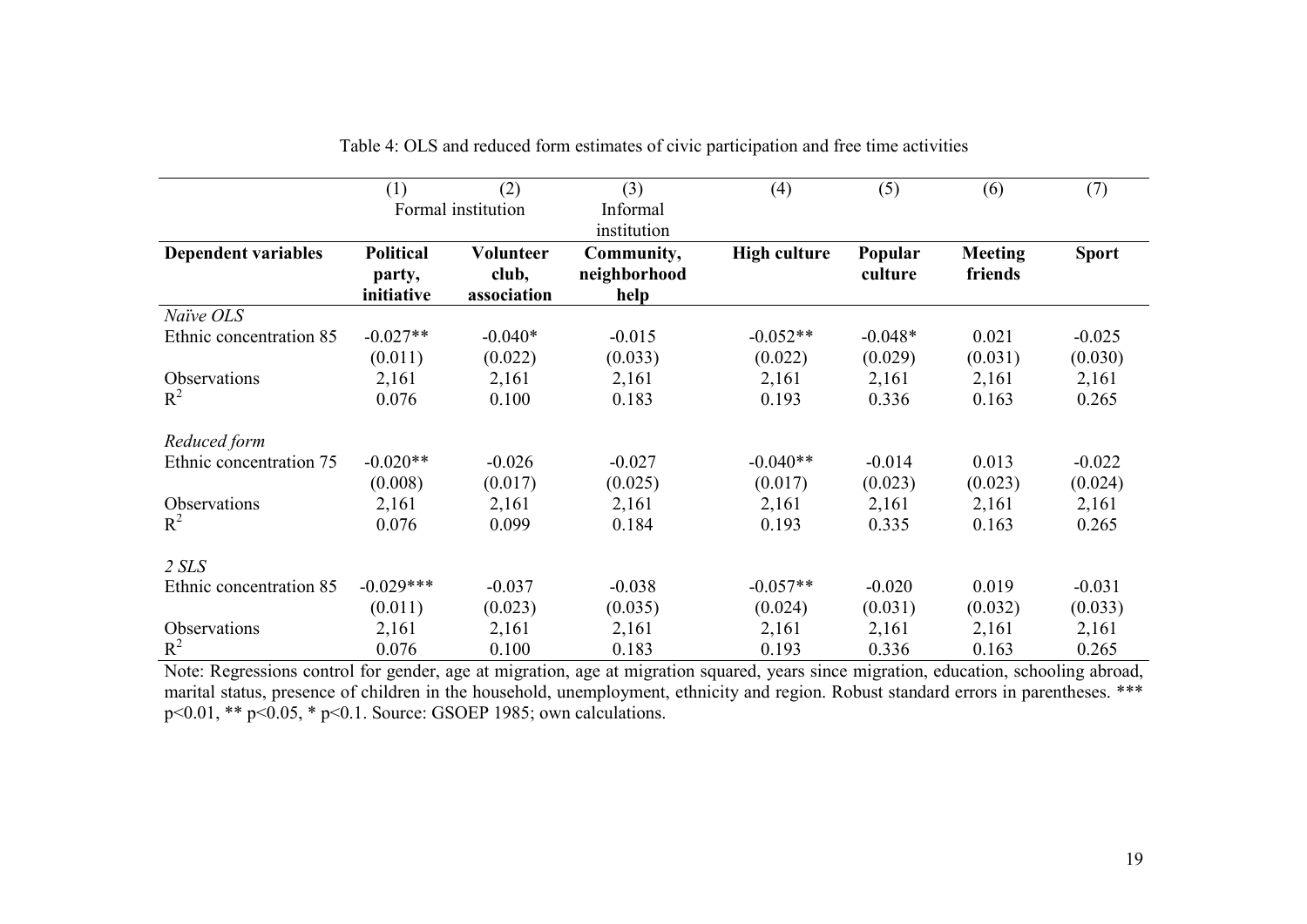We do not find any statistical differences on the part of natives concluding that immigrants who live among many co-ethnics choose not to engage in these activities given their cost structure. Another threat to the time-use results might potentially stem from differences in household incomes which might directly affect the affordability of, for instance, theatre tickets. However controlling for household income does not change any of the presented results (results can be obtained from the authors on request).

To sum up our findings, it seems important to understand how social interaction and integration are related. Earlier papers on the topic could not disentangle whether immigrants are unwilling to integrate or whether they fail for other reasons, we only address the latter issue while ruling the former out. Our results thus indicate that differences in the ability and willingness to integrate alone cannot explain why some migrants fail while others succeed with integration. The local opportunities for inter-ethnic social interaction clearly explain part of the variation in integration outcomes.

| Dependent variables | <b>Feeling German</b> | <b>Feeling foreign</b> |  |
|---------------------|-----------------------|------------------------|--|
| <b>OLS</b>          | $-0.016$              | 0.028                  |  |
|                     | (0.038)               | (0.035)                |  |
| $R^2$               | 0.21                  | 0.17                   |  |
| 2SLS                | $-0.035$              | 0.056                  |  |
|                     | (0.039)               | (0.037)                |  |
| $R^2$               | 0.21                  | 0.17                   |  |
| Observations        | 2,163                 | 2,163                  |  |

Table 5: Effect of ethnic concentration on Self-identification

Note: Feeling German/foreign is measured on a scale from 1 (not at all) to 5 (completely). Regressions control for marital status, presence of children in the household, unemployment, ethnicity and region. Robust standard errors in parentheses. The sample differs slightly from the one used in Table 4. Source: GSOEP 1985; own calculations.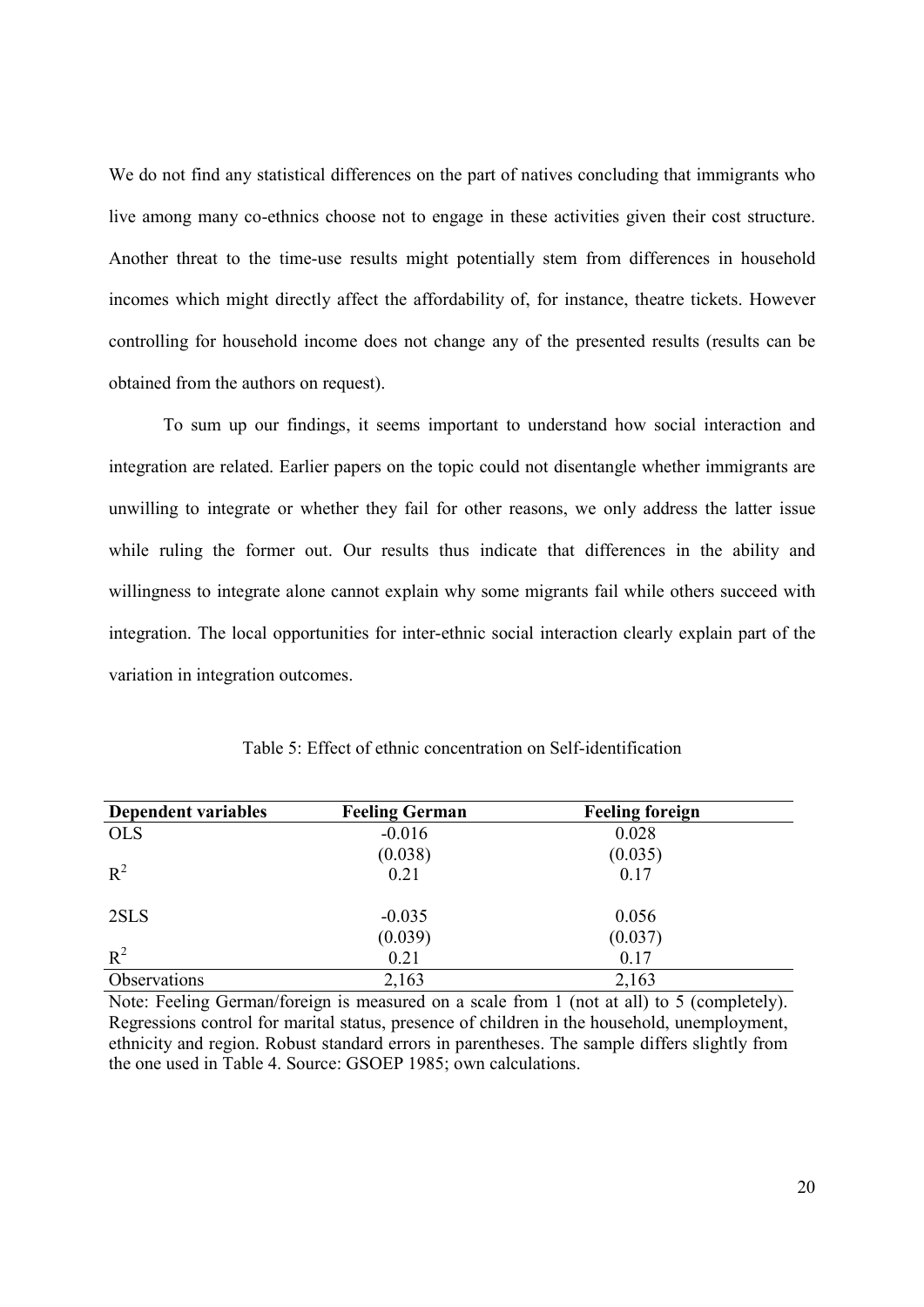Our paper further supplements the previous integration literature with activity- and interaction-based integration measures. Our behavioral model of integration assumes that the lack of inter-ethnic personal contacts will lead to a lack of language skills and also to a general lack of self-assessed identification with the host country. We added a behavioral model of integration to the existing self-identification models in the literature because we are convinced that social interaction is the basis for the process of subjective identification. In order to support this claim we re-estimate our standard activity model with a new dependent variable, namely the immigrant's subjective identification as a German. This indicator is measured on a five step Likert scale. Table 5 reports coefficients for the ethnic concentration variable. We find that living among many co-ethnics does not reduce subjective identification significantly. We explain this somewhat puzzling result in the following way: Guest worker migrants who entered German during the 1950s to 1970s did initially not plan to stay in the country or to identify with the host society culture. So, while subjective measures seem inappropriate to study cultural barriers in this early period of the large-scale migration, our interaction based approach seems to be sensitive to their implied costs. If integration and identification are the logical consequences of social interaction, then the lack of social interaction might work as early warning indicator for future integration failures.

#### **6. Conclusions**

Living in regions with high own-ethnic concentrations reduces the likelihood of immigrants integrating into the host-society. This paper provides the corresponding causal evidence for the hypothesis for a sample of guest workers in Germany. Since immigrants have to bear interaction costs in order to engage with natives we observe barriers to integration for two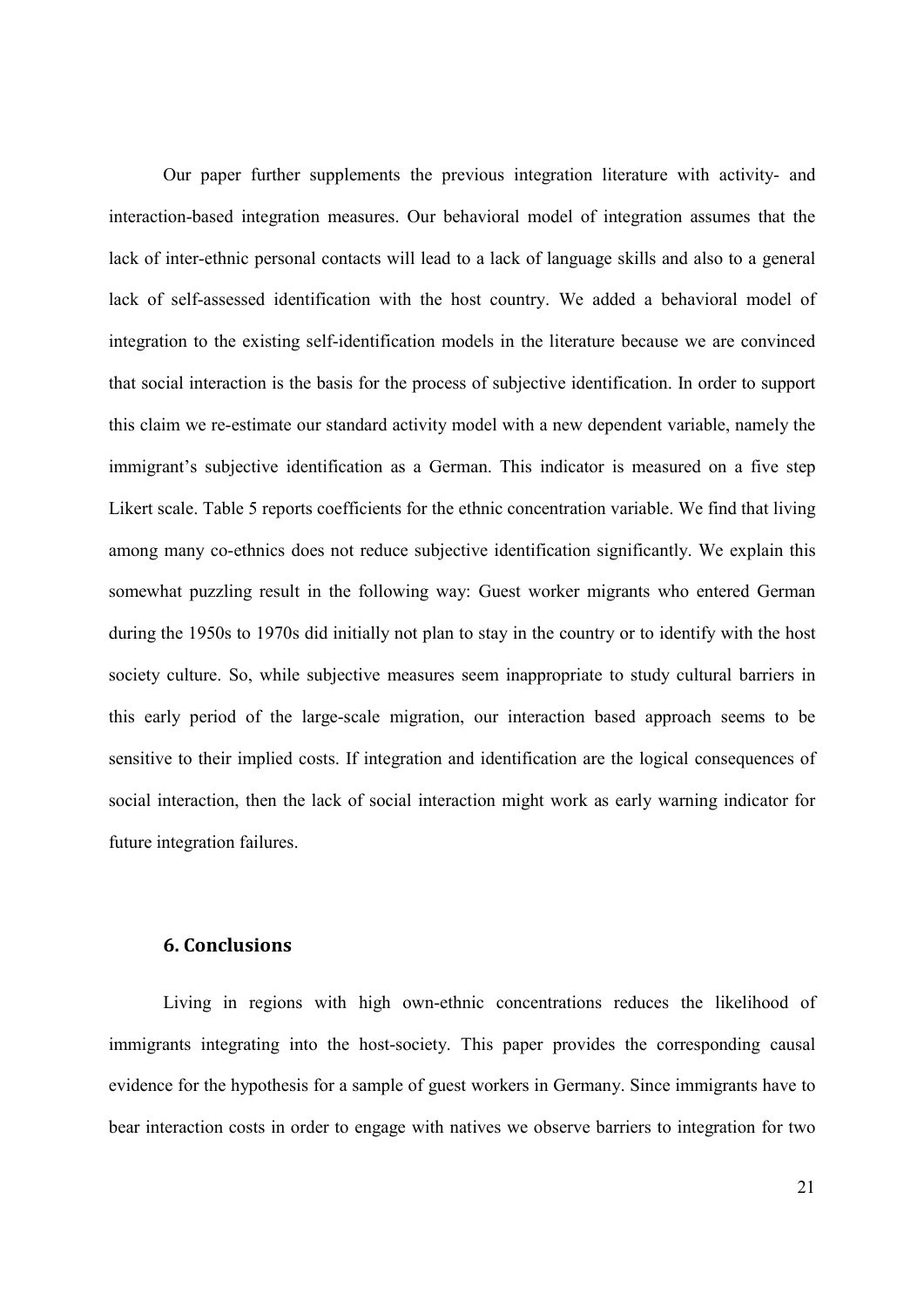classes of integration measures: The frequency of contacts with natives, and the frequency of free-time activities which can be associated with civic and cultural participation, in particular for activities which require more contacts with natives and some familiarity with German institutions and culture. Our identification stems from the fact that Germany's guest worker recruitment included an exogenous placement of foreign workers. The program was in place between the 1950s and early 1970s and we use the regional concentrations of ethnic groups shortly after the end of the program to instrument for ethnic concentrations in the survey year. By this procedure we are able to demonstrate that the negative relationship between ethnic concentration and integration cannot be attributed to a self-selection of less willing or able immigrants into regions of high ethnic concentration. The results are robust to this instrumental variable approach and to further falsification exercises which eliminate the possibility of regional supply effects in institutions as well as regional income effects. A big advantage of our integration-related behavioral indicators over previously used subjective identification measures to integration lies in their greater sensitivity in early periods of immigration episodes.

Our findings lend support to the view that areas of high ethnic concentration can potentially lead to the establishment of parallel societies in which immigrants get by without interacting with natives. However, it would be wrong to attribute all integration failures to the emergence of enclaves, as individual characteristics such as education and years since migration seem to play similarly important roles. A key insight of this paper is that our results hold in the absence of sorting of immigrants across regions and in the absence of differences in intrinsic willingness to integrate. Yet, while immigrants' ex-ante demand for integration might be similar inside and outside of ethnic enclaves, the higher cost for interacting with natives where there are few of them may lead to ex-post differences in integration outcomes. What we cannot clearly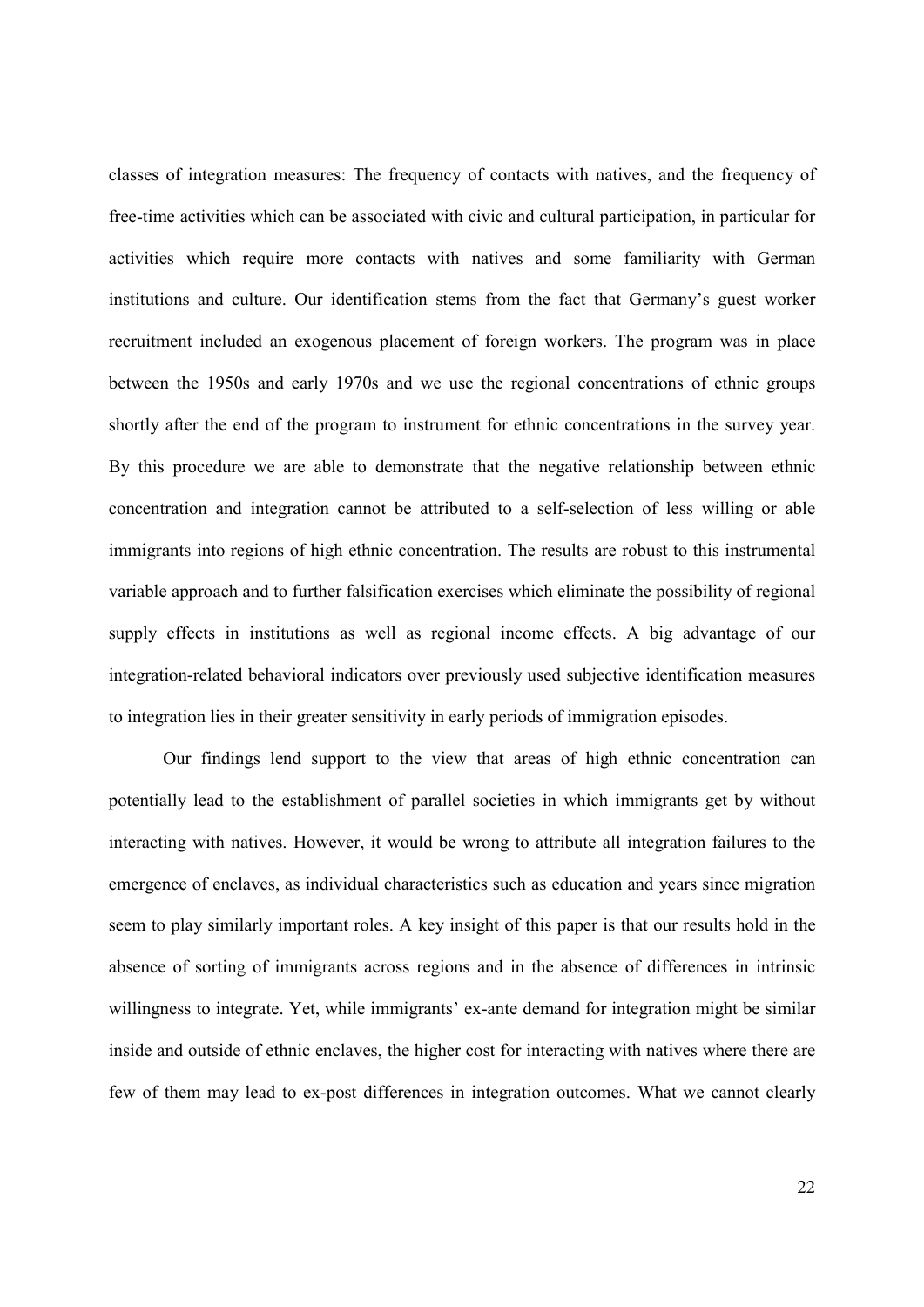establish on the supply side is whether natives in ethnic enclaves actively prevent immigrants from assimilating (Epstein and Gang, 2010) or whether the supply effect purely runs through a lower "mechanical" opportunity to meet immigrants. While the former would necessitate antidiscrimination policies, we conjecture that policy interventions reducing interaction costs, like subsidized or compulsory language training, could be alternative pathways to a more successful integration of immigrants.

#### *References*

- Bauer, Thomas, Epstein, Gil S., and Ira N. Gang, "Enclaves, language, and the location choice of migrants," *Journal of Population Economics* 18 (2005): 649-662.
- Bisin, Alberto, Patacchini, Eleonora, Verdier, Thierry A., and Yves Zenou, "Are Muslim Immigrants Different in Terms of Cultural Integration?" *Journal of the European Economic Association* 6 (2008): 445-456.
- Borjas, George J., "Ethnicity, Neighborhoods, and Human-Capital Externalities," *American Economic Review* 85 (1995): 365-390.
- Chiswick, Barry R., "The Effect of Americanization on the Earnings of Foreign-Born Men," *Journal of Political Economy* 86 (1978): 897-921.
- Chiswick, Barry R. and Paul W. Miller, "Ethnic Networks and Language Proficiency among Immigrants," *Journal of Population Economics* 9 (1996): 19-35.
- Constant, Amelie F., and Klaus F. Zimmermann, "Measuring Ethnic Identity and Its Impact on Economic Behavior," *Journal of the European Economic Association* 6 (2008): 424-433.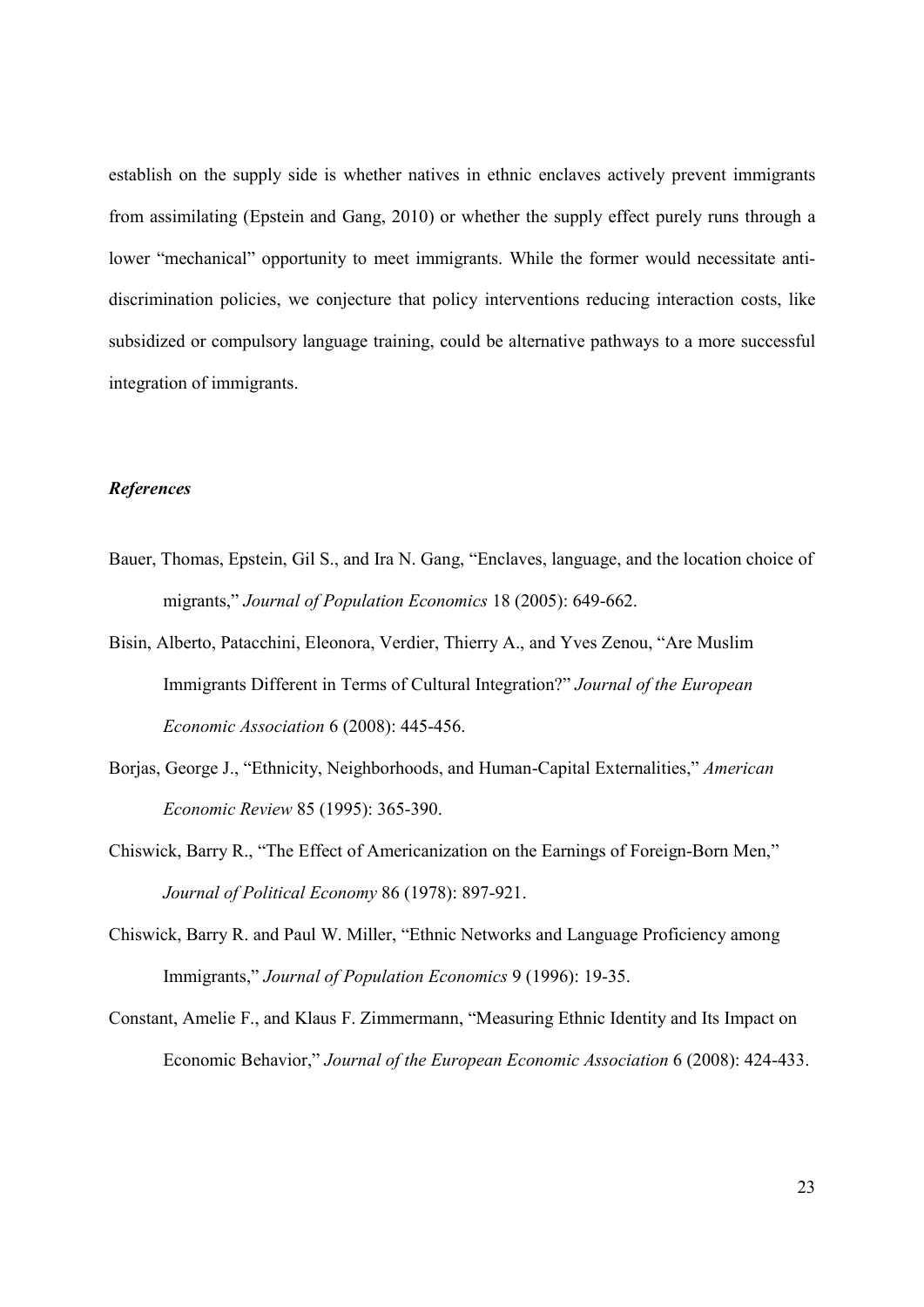- Cutler, David M., Glaeser, Edward L., and Jacob L. Vigdor, "Is the Melting Pot Still Hot? Explaining the Resurgence of Immigrant Segregation," *The Review of Economics and Statistics* 90 (3) 2008: 478-497.
- Danzer, Alexander M., and Hulya Ulku, "Integration, Social Networks and Economic Success of Immigrants: A Case Study of the Turkish Community in Berlin," *Kyklos* 64 (3) (2011): 342–365.
- Drever, Anita I., "Separate Spaces, Separate Outcomes? Neighbourhood Impacts on Minorities in Germany," *Urban Studies* 41 (2004): 1423–1439.
- Dustmann, Christian, and Francesca Fabbri, "Language proficiency and labour market performance of immigrants in the UK," *The Economic Journal* 113 (2003): 695-717.
- Dustmann, Christian, "Speaking fluency, writing fluency and earnings of migrants," *Journal of Population Economics* 7 (1994): 133-156.
- Dustmann, Christian, "The Social Assimilation of Immigrants," *Journal of Population Economics* 9 (1996): 37-54.
- Epstein, Gil S., and Ira N. Gang, *Migration and Culture*, in Epstein, Gil S., and Ira N. Gang (eds), Migration and Culture (Frontiers of Economics and Globalization, Vol. 8) (2010): 1-21.
- Giordani, Paolo E., and Michele Ruta, "The Immigration Policy Puzzle," *Review of International Economics* 19 (5) (2011): 922–935*.*
- Kónya, István, "Modeling Cultural Barriers in International Trade," *Review of International Economics* 14 (3) (2006): 494–507.

Lazear, Edward P., "Culture and language," *Journal of Political Economy* 107 (1999): 95-126.